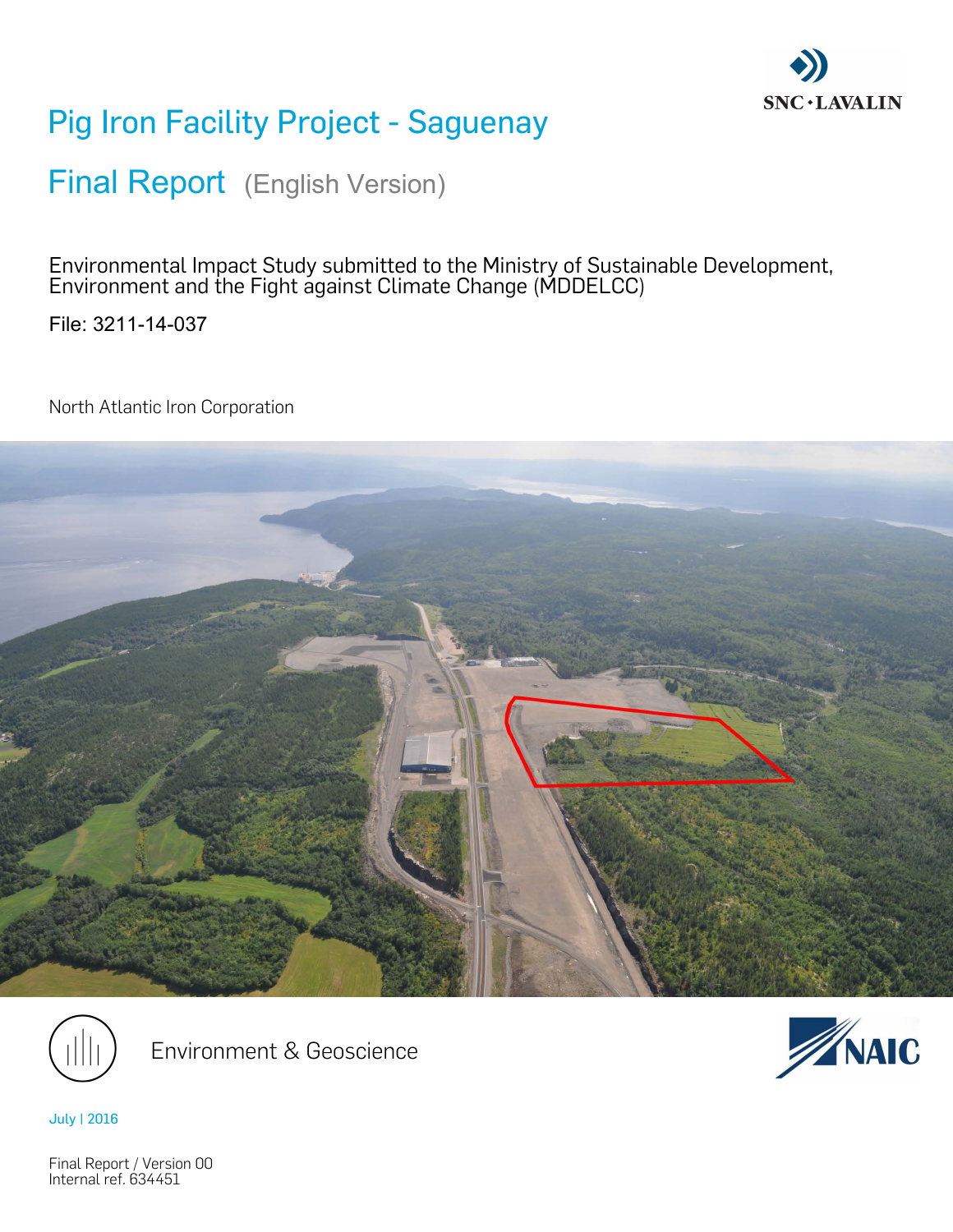### Pig Iron Facility Project - Saguenay Final Report (English Version)

Environmental Impact Study submitted to the Ministry of Sustainable Development, Environment and the Fight against Climate Change (MDDELCC)

File: 3211-14-037

North Atlantic Iron Corporation

1999 Chemin des villas Saguenay, Quebec G7H 5A7

*Prepared by: Verified by:* 

has Calgalle

inautice

Lina Lachapelle, Eng.<br>
Project Director<br>
Project Manager<br>
Project Manager Project Manager

N/File n° : 634451

N/Document n° : Final Report/Version 00 **Final Report/Version 00** July 2016

Distribution : MDDELCC (30 copies) : Luc Boivin, NAIC (1 copy) : Christine Martineau, SNC-Lavalin (1 copy) : Lina Lachapelle, SNC-Lavalin (2 copies)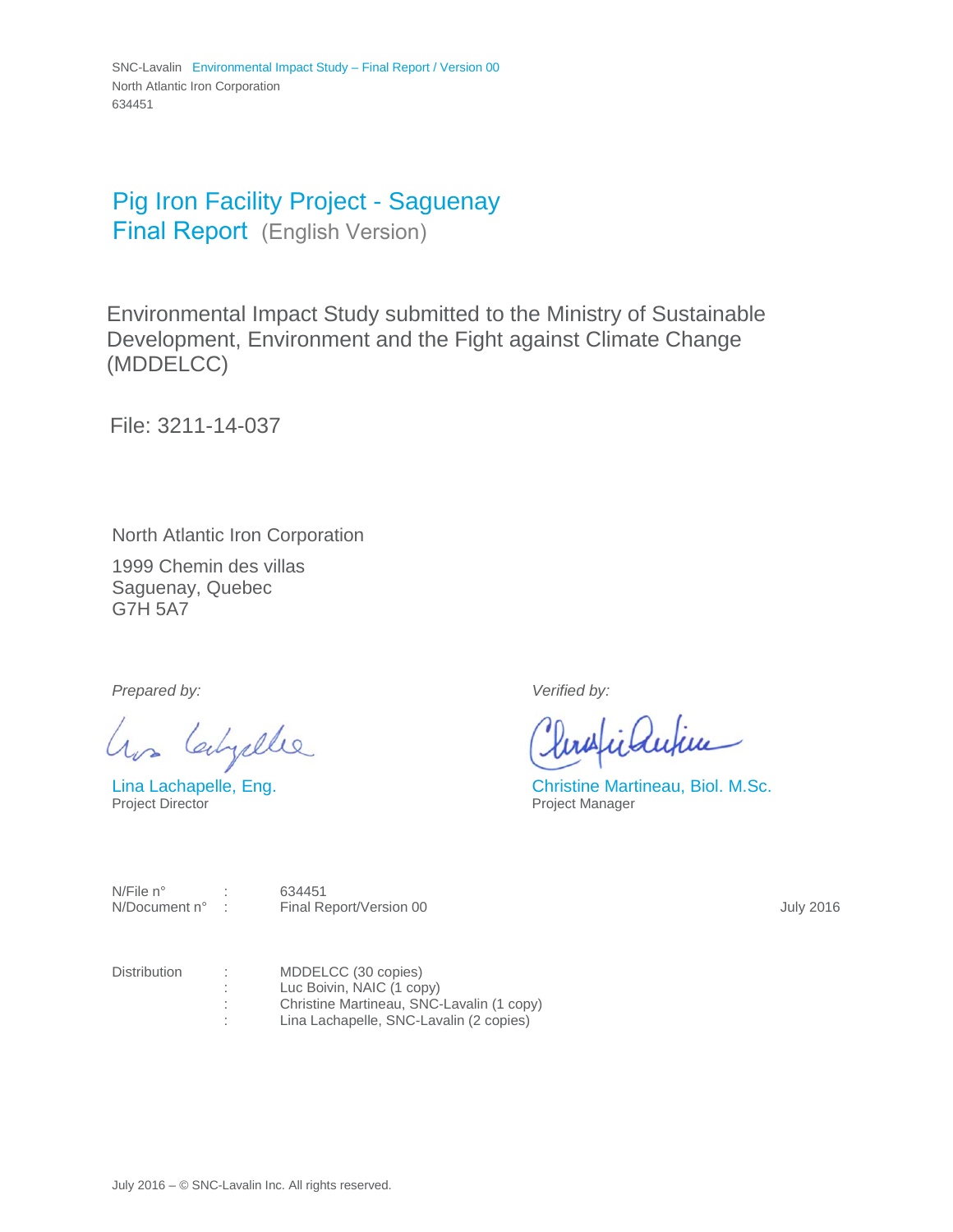### Notice to Reader

This report has been prepared, and the work mentioned herein was carried out by **SNC-Lavalin GEM Québec Inc**. (SNC-Lavalin) exclusively for the client (**North Atlantic Iron Corporation**; **NAIC**), to whom the report is addressed, and who took part in developing the scope of work and understands the limitations. The methodology, findings, recommendations and results cited in this report are based solely on the scope of work and are subject to the requirements of time and budget, as described in the offer of services and/or the contract under which this report was issued. Use of this report or any decision based on its content by third parties is the sole responsibility of the third parties. SNC-Lavalin is not responsible for any damage incurred by third parties due to the use of this report or of any decision based on its content.

The findings, recommendations and results cited in this report (i) have been prepared in accordance with the skill level normally demonstrated by professionals operating in similar conditions in the sector, and (ii) are determined according to the best judgment of SNC-Lavalin, taking into account the information available at the time the report was prepared. The professional services provided to the Client and the findings, recommendations and results cited in this report are not subject to any guarantee, express or implied. The findings and results cited in this report are only valid on the date of the report and may be based in part on information provided by third parties. This report may require modifications in case of inaccurate information, discovery of new information or changes in project parameters. The results of this study are in no way a guarantee that the site of the study is free of contamination.

The soil and rock descriptions given in this report are from classification and identification methods commonly accepted and used in the practice of geotechnical engineering. The classification and identification of soil and rock involves judgment. The evidence, interpretations and recommendations contained in this report relate to the specific project as described in the report and do not apply to any other project or any other site. The groundwater levels provided in this report correspond only to those observed at the site and on the date indicated in the report

This report must be considered as a whole and its parts or sections must not be taken out of context. If discrepancies were to appear between the draft and the final version of this report, the final version shall prevail. Nothing in this report is mentioned with the intention to provide or constitute legal advice. The content of this report is confidential and proprietary. It is prohibited for any person other than the Client to reproduce or distribute this report, to use or make a decision based on its content, in whole or in part, without the express written permission of the Client and SNC-Lavalin.

### **SNC-Lavalin GEM Québec inc.**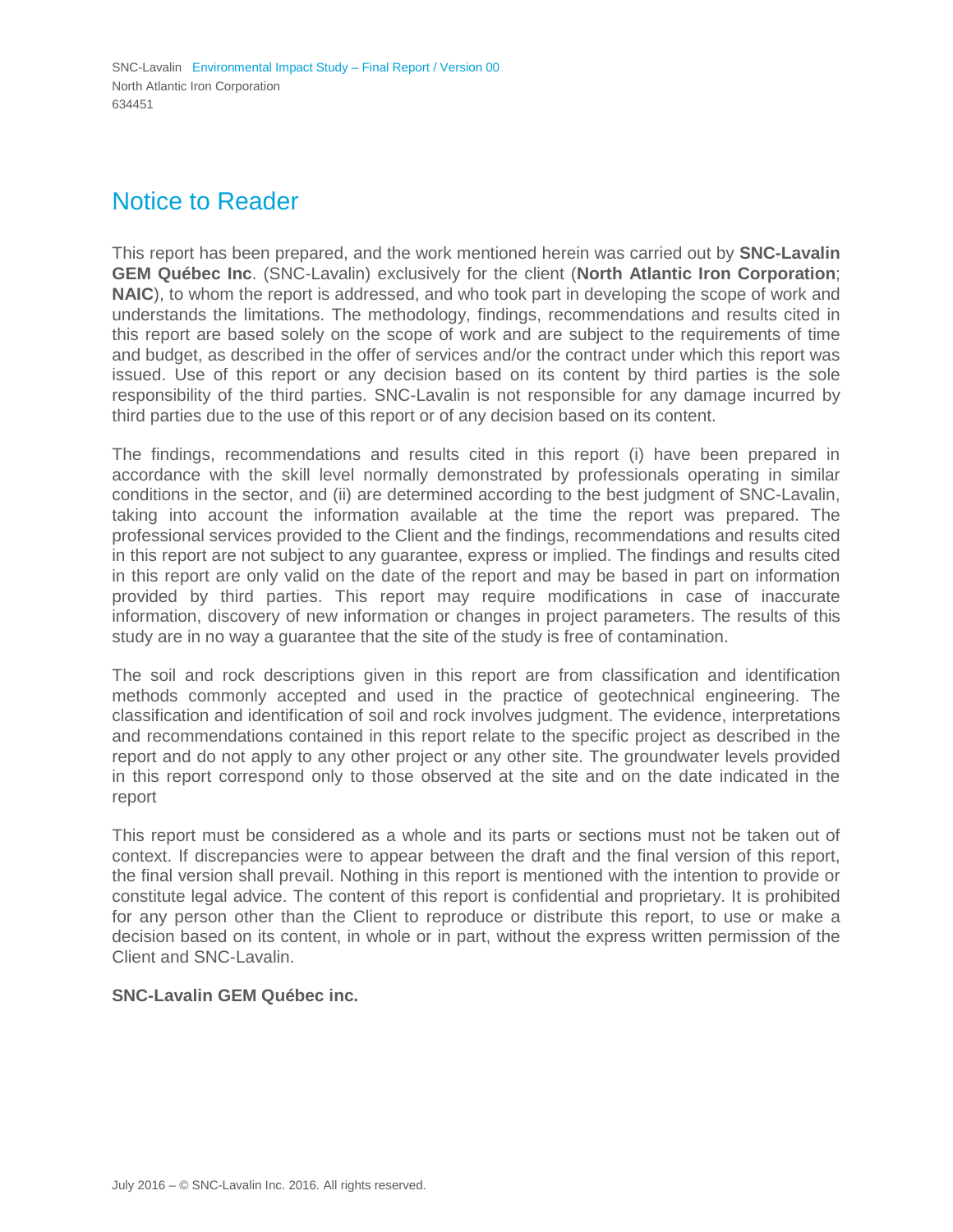# Table of Contents

| 1   |       | <b>Impact Assessment Objectives and Background</b> | 1                      |
|-----|-------|----------------------------------------------------|------------------------|
| 1.1 |       | Consultant                                         | 1                      |
| 1.2 |       | Methodological Considerations                      | $\sqrt{2}$             |
| 1.3 |       | <b>Report Structure</b>                            | $\sqrt{2}$             |
| 2   |       | Context                                            | 1                      |
| 2.1 |       | Project Promoter                                   | 1                      |
|     | 2.1.1 | <b>Grand River Ironsands</b>                       | 1                      |
|     | 2.1.2 | Petmin                                             | 1                      |
| 2.2 |       | Project Background                                 | $\overline{2}$         |
| 2.3 |       | Project Objectives                                 | $\overline{2}$         |
| 2.4 |       | Project Justification                              | $\mathbf{2}$           |
|     | 2.4.1 | Types of Merchant Pig Iron                         | 3                      |
|     | 2.4.2 | Advantages of Nodular Pig Iron                     | 4                      |
|     | 2.4.3 | Advantages and Disadvantages of Scrap Iron         | $\,$ 5 $\,$            |
|     | 2.4.4 | Direct Reduced Iron (DRI)                          | $\,$ 5 $\,$            |
| 2.5 |       | Pig Iron Market                                    | 6                      |
|     | 2.5.1 | <b>Global Context</b>                              | 6                      |
|     | 2.5.2 | Increase in Electric-Arc-Furnace-Produced Steel    | 8                      |
|     | 2.5.3 | Reduction in Merchant Pig Iron Production Capacity | $\hbox{9}$             |
|     | 2.5.4 | <b>Targeted Market</b>                             | 9                      |
| 2.6 |       | <b>Choosing Quebec</b>                             | $\mathrel{\mathsf{g}}$ |
|     | 2.6.1 | Geographical Position of the Market                | 9                      |
| 2.7 |       | <b>Site Selection</b>                              | 11                     |
|     | 2.7.1 | The Saguenay Site                                  | 11                     |
|     | 2.7.2 | <b>Regulatory Context</b>                          | 12                     |
| 2.8 |       | Project Overview                                   | 12                     |
| 2.9 |       | <b>Technology Selection</b>                        | 14                     |
|     | 2.9.1 | Pig Iron Production Technologies                   | 14                     |
|     | 2.9.2 | Reducing Agent                                     | 23                     |
|     | 2.9.3 | <b>Cooling Methods</b>                             | 24                     |
|     | 2.9.4 | Sanitary Wastewater Treatment Methods              | $25\,$                 |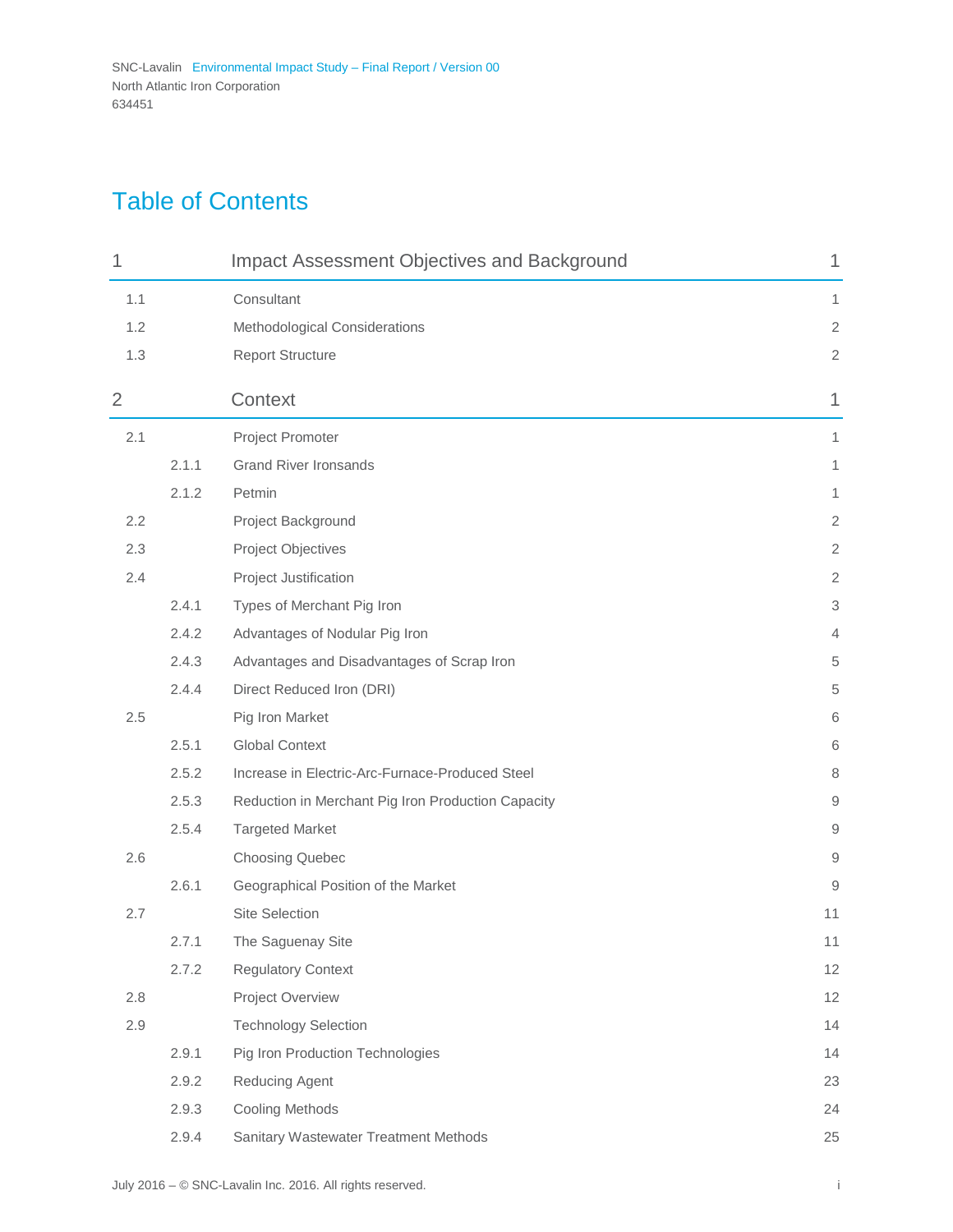|     | 2.9.5 | Process Wastewater Treatment Methods                      | 25             |
|-----|-------|-----------------------------------------------------------|----------------|
|     | 2.9.6 | Atmospheric Emission Control                              | 28             |
|     | 2.9.7 | $CO2$ Management                                          | 29             |
| 3   |       | <b>Project Description</b>                                | 1              |
| 3.1 |       | <b>General Facility Construction</b>                      | 1              |
| 3.2 |       | <b>Production Capacity</b>                                | 3              |
| 3.3 |       | Process Description                                       | $\overline{4}$ |
|     | 3.3.1 | Iron Pellets Receiving and Handling                       | 4              |
|     | 3.3.2 | Direct Reduced Iron                                       | 6              |
|     | 3.3.3 | Smelting in the Electric Arc Furnace and Pig Iron Casting | 11             |
| 3.4 |       | <b>Auxiliary Services</b>                                 | 12             |
|     | 3.4.1 | <b>Steam Production</b>                                   | 12             |
|     | 3.4.2 | Compressed Air Production                                 | 12             |
|     | 3.4.3 | Nitrogen Production                                       | 12             |
|     | 3.4.4 | <b>Electric Substation</b>                                | 12             |
| 3.5 |       | Material Storage and Handling                             | 13             |
|     | 3.5.1 | <b>Raw Material</b>                                       | 13             |
|     | 3.5.2 | <b>Chemical Products for Water Treatment</b>              | 17             |
|     | 3.5.3 | Natural Gas and Combustibles                              | 17             |
|     | 3.5.4 | Final Product - Pig Iron                                  | 17             |
| 3.6 |       | Water Uses and Treatment                                  | 18             |
|     | 3.6.1 | <b>Demineralization Unit</b>                              | 19             |
|     | 3.6.2 | Quenching Cooling Tower Water                             | 21             |
|     | 3.6.3 | EAF Cooling Tower, DRI Conveyor and Pig Caster Cooling    | 21             |
|     | 3.6.4 | <b>Industrial Wastewater Treatment</b>                    | 22             |
|     | 3.6.5 | Sanitary Wastewater Treatment                             | 26             |
|     | 3.6.6 | Run-off Water Management                                  | 28             |
| 3.7 |       | Solid and Hazardous Waste                                 | 30             |
|     | 3.7.1 | Slag                                                      | 30             |
|     | 3.7.2 | <b>Screening Fines</b>                                    | 31             |
|     | 3.7.3 | Sludge: Wastewater Treatment and Baghouse                 | 31             |
|     | 3.7.4 | <b>Scrubbing Solution</b>                                 | 31             |
|     | 3.7.5 | <b>Centrifugation Sludge</b>                              | 31             |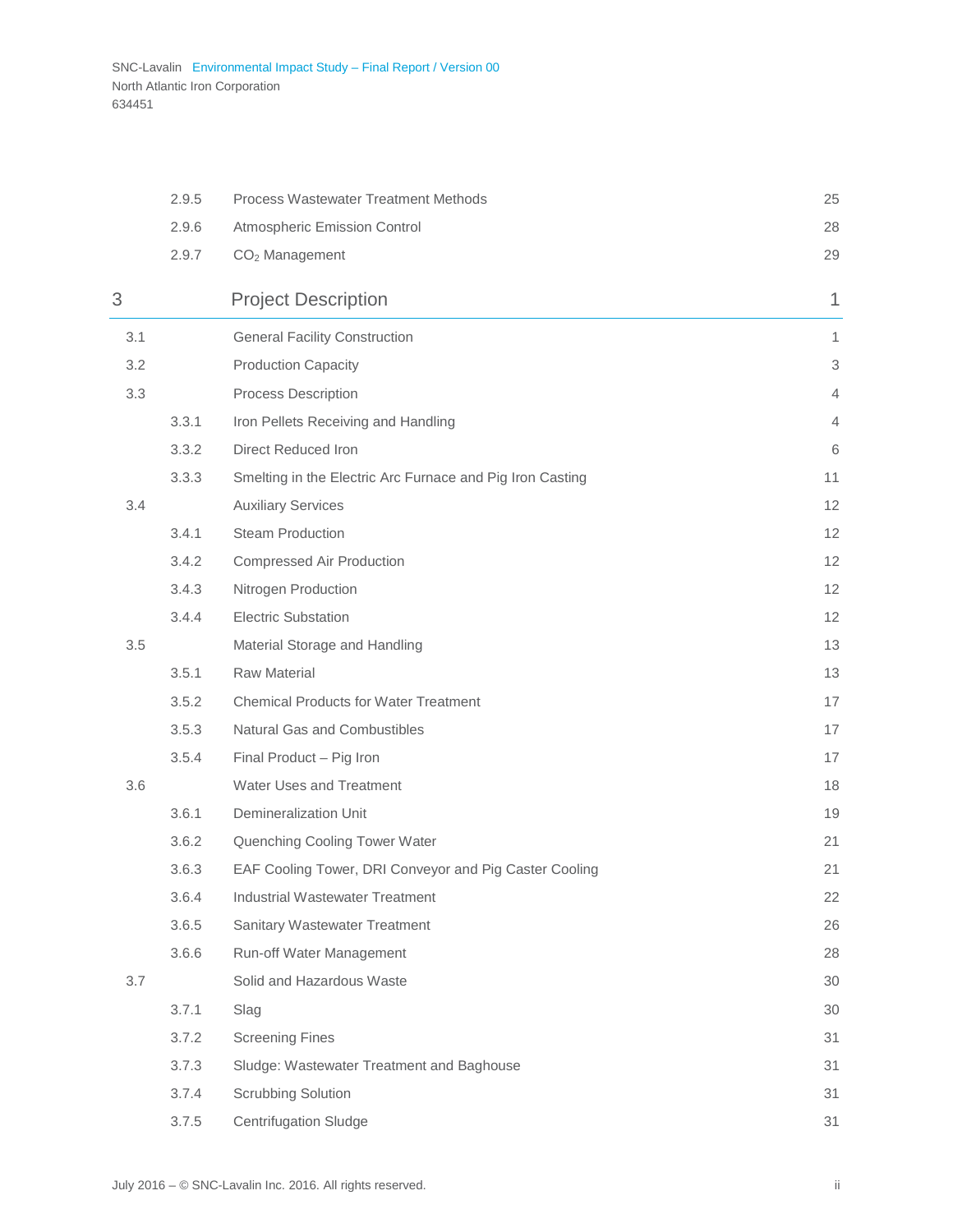|      | 3.7.6  | <b>Refractory Bricks</b>                             | 31 |
|------|--------|------------------------------------------------------|----|
|      | 3.7.7  | Activated Carbon and Catalysts                       | 32 |
|      | 3.7.8  | Waste Oil and Solvents                               | 32 |
|      | 3.7.9  | Domestic Waste                                       | 32 |
|      | 3.7.10 | <b>Empty Containers</b>                              | 32 |
| 3.8  |        | <b>Atmospheric Emissions</b>                         | 32 |
|      | 3.8.1  | <b>Emission Standards</b>                            | 36 |
| 3.9  |        | Noise Emissions                                      | 37 |
| 3.10 |        | Supporting Infrastructure                            | 38 |
|      | 3.10.1 | Natural Gas Supply                                   | 38 |
|      | 3.10.2 | <b>Electricity Supply</b>                            | 38 |
|      | 3.10.3 | <b>Water Supply</b>                                  | 38 |
|      | 3.10.4 | Railway                                              | 38 |
|      | 3.10.5 | Port and Conveyor Facilities                         | 38 |
| 3.11 |        | Facility Pre-Start-up                                | 39 |
| 3.12 |        | <b>Plant Closure</b>                                 | 39 |
| 3.13 |        | <b>Construction Activities</b>                       | 40 |
|      | 3.13.1 | <b>Construction Schedule</b>                         | 40 |
|      | 3.13.2 | Site Preparation                                     | 41 |
|      | 3.13.3 | <b>Temporary Facilities</b>                          | 42 |
|      | 3.13.4 | Construction of Buildings and Equipment Installation | 43 |
|      | 3.13.5 | Construction of the Storage Dome                     | 43 |
| 3.14 |        | Emissions and Discharges During Construction         | 44 |
|      | 3.14.1 | Dust                                                 | 44 |
|      | 3.14.2 | Stormwater and Wastewater                            | 44 |
|      | 3.14.3 | Solid Waste                                          | 44 |
|      | 3.14.4 | Noise                                                | 45 |
| 4    |        | Description of the Environment                       | 1  |
| 4.1  |        | Study Area                                           | 1  |
|      | 4.1.1  | Delineation of the Study Areas                       | 1  |
|      | 4.1.2  | Project Area                                         | 1  |
|      | 4.1.3  | Local Study Area                                     | 1  |
|      | 4.1.4  | <b>Extended Study Area</b>                           | 1  |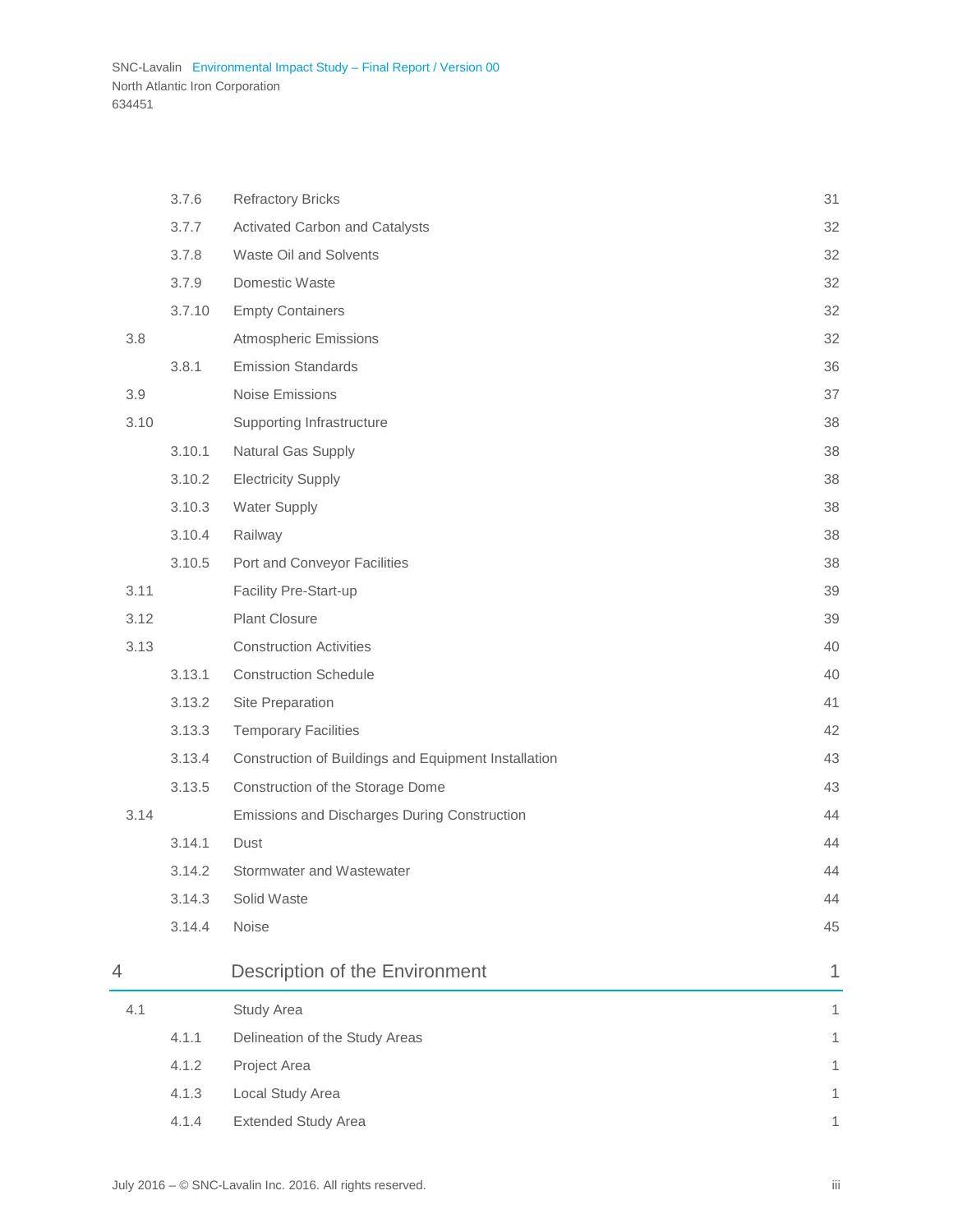| 4.2 |       | <b>Physical Environment</b>                             | $\sqrt{2}$             |
|-----|-------|---------------------------------------------------------|------------------------|
|     | 4.2.1 | Climate                                                 | $\sqrt{2}$             |
|     | 4.2.2 | Air Quality                                             | $\,6$                  |
|     | 4.2.3 | Physiography                                            | $\mathsf 9$            |
|     | 4.2.4 | Hydrography and Surface Water Quality                   | $\mathrel{\mathsf{g}}$ |
|     | 4.2.5 | Geology and Soil Quality                                | 11                     |
|     | 4.2.6 | Hydrogeology and Groundwater                            | 14                     |
| 4.3 |       | <b>Biological Environment</b>                           | 15                     |
|     | 4.3.1 | Vegetation                                              | 15                     |
|     | 4.3.2 | Wildlife                                                | 19                     |
|     | 4.3.3 | Threatened, Vulnerable or Endangered Species            | 22                     |
|     | 4.3.4 | Protected Areas, Conservation Areas and Sensitive Areas | 28                     |
| 4.4 |       | Human Environment                                       | 28                     |
|     | 4.4.1 | <b>Administrative Framework</b>                         | 28                     |
|     | 4.4.2 | Socioeconomic Profile                                   | 29                     |
|     | 4.4.3 | Land Use                                                | 41                     |
|     | 4.4.4 | Infrastructure and Public Services                      | 46                     |
|     | 4.4.5 | Historical and Archaeological Heritage                  | 54                     |
| 4.5 |       | Noise Environment                                       | 55                     |
|     | 4.5.1 | <b>Initial Condition</b>                                | 55                     |
|     | 4.5.2 | Noise Limits                                            | 56                     |
| 4.6 |       | Visual Environment                                      | 58                     |
|     | 4.6.1 | Regional Landscape                                      | 58                     |
|     | 4.6.2 | Landscape of the Local Study Area                       | 59                     |
|     | 4.6.3 | Identification of Landscape Units                       | 59                     |
| 5   |       | <b>Public Consultation</b>                              | 1                      |
| 5.1 |       | <b>Consultation Approach</b>                            | 1                      |
| 5.2 |       | <b>Preliminary Consultations</b>                        | 1                      |
|     | 5.2.1 | <b>Consulted Stakeholders</b>                           | 1                      |
|     | 5.2.2 | Objectives                                              | 1                      |
|     | 5.2.3 | Methodology                                             | $\overline{2}$         |
|     | 5.2.4 | Participation Level                                     | $\overline{2}$         |
|     | 5.2.5 | <b>Principal Problems and Concerns</b>                  | 3                      |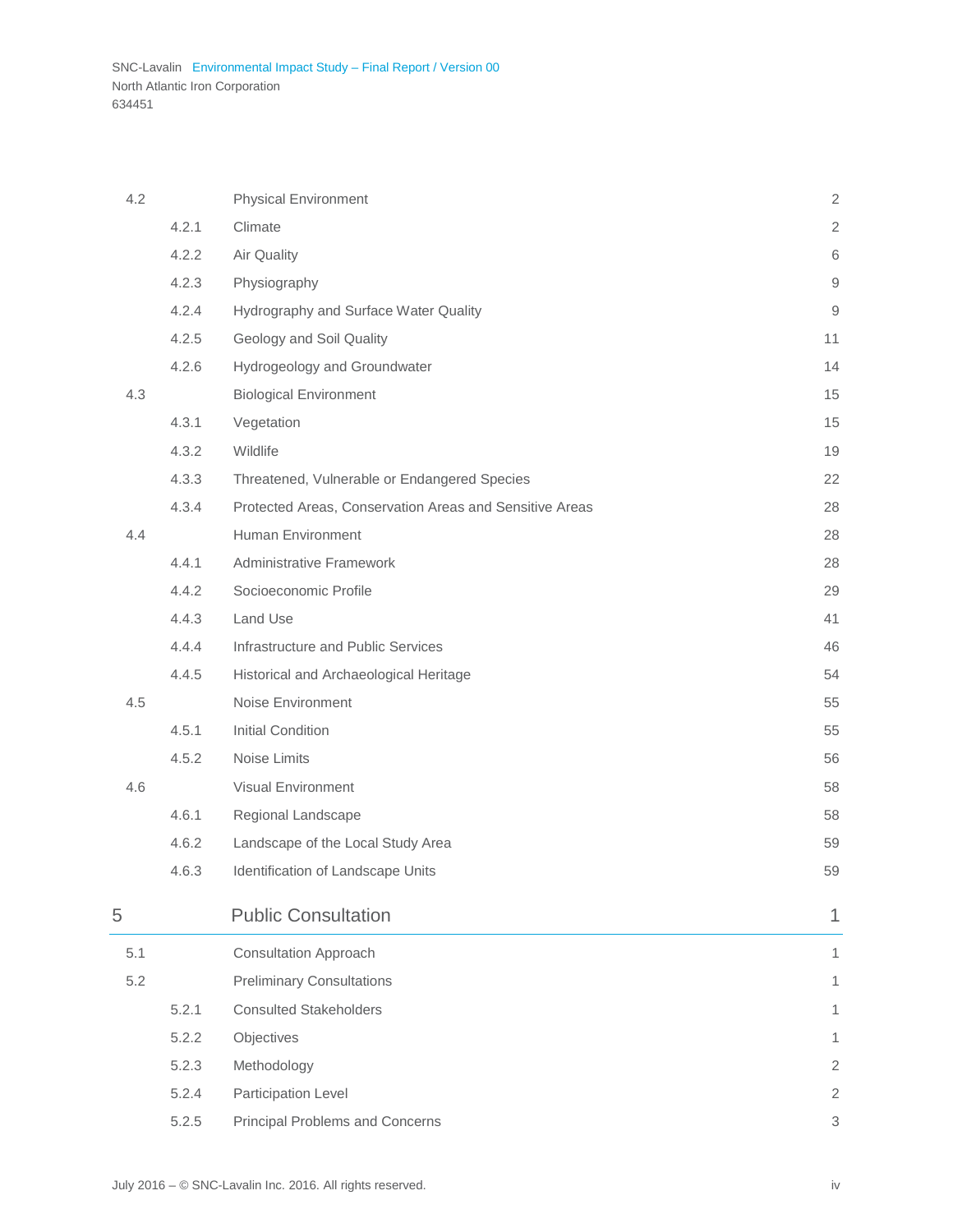|                | 5.2.6 | Stakeholders' Recommendations                                         | 5              |
|----------------|-------|-----------------------------------------------------------------------|----------------|
| 5.3            |       | Consultation on the ESIA results                                      | 6              |
| 6              |       | Environmental Impact Assessment Methodology                           | 1              |
| 6.1            |       | Identification of Environmental Impacts                               | 1              |
| 6.2            |       | Assessment of Environmental and Social Impacts                        | 3              |
|                | 6.2.1 | Intensity of the Impact                                               | 5              |
|                | 6.2.2 | Extent of the Impact                                                  | 6              |
|                | 6.2.3 | Duration of the Impact                                                | 7              |
|                | 6.2.4 | Significance of the Impact                                            | $\overline{7}$ |
| 6.3            |       | <b>Cumulative Environmental and Social Impacts</b>                    | 8              |
| $\overline{7}$ |       | Identification and Assessment of Impacts and Mitigation Measures      | 1              |
| 7.1            |       | Impacts on the Biophysical Environment during the Construction Period | 1              |
|                | 7.1.1 | Air Quality                                                           | $\mathbf{1}$   |
|                | 7.1.2 | <b>Surface Water Quality</b>                                          | $\overline{2}$ |
|                | 7.1.3 | Soil and Groundwater Quality                                          | 5              |
|                | 7.1.4 | Impacts on Vegetation                                                 | 5              |
|                | 7.1.5 | Impacts on Wildlife                                                   | 6              |
| 7.2            |       | Impacts on the Biophysical Environment during the Operation Period    | 8              |
|                | 7.2.1 | Air Quality                                                           | 8              |
|                | 7.2.2 | <b>Surface Water Quality</b>                                          | 10             |
|                | 7.2.3 | Soil and Groundwater Quality                                          | 11             |
|                | 7.2.4 | Hydrology of the Receiving Watershed                                  | 13             |
|                | 7.2.5 | Vegetation                                                            | 15             |
|                | 7.2.6 | <b>Terrestrial Wildlife</b>                                           | 15             |
|                | 7.2.7 | Aquatic Wildlife                                                      | 15             |
| 7.3            |       | Impacts on the Human Environment                                      | 22             |
|                | 7.3.1 | Land Use Planning                                                     | 22             |
|                | 7.3.2 | Public Infrastructure                                                 | 23             |
|                | 7.3.3 | Human Health and Odors                                                | 25             |
|                | 7.3.4 | Greenhouse Gas                                                        | 26             |
|                | 7.3.5 | Soundscape                                                            | 27             |
|                | 7.3.6 | Visual Environment                                                    | 34             |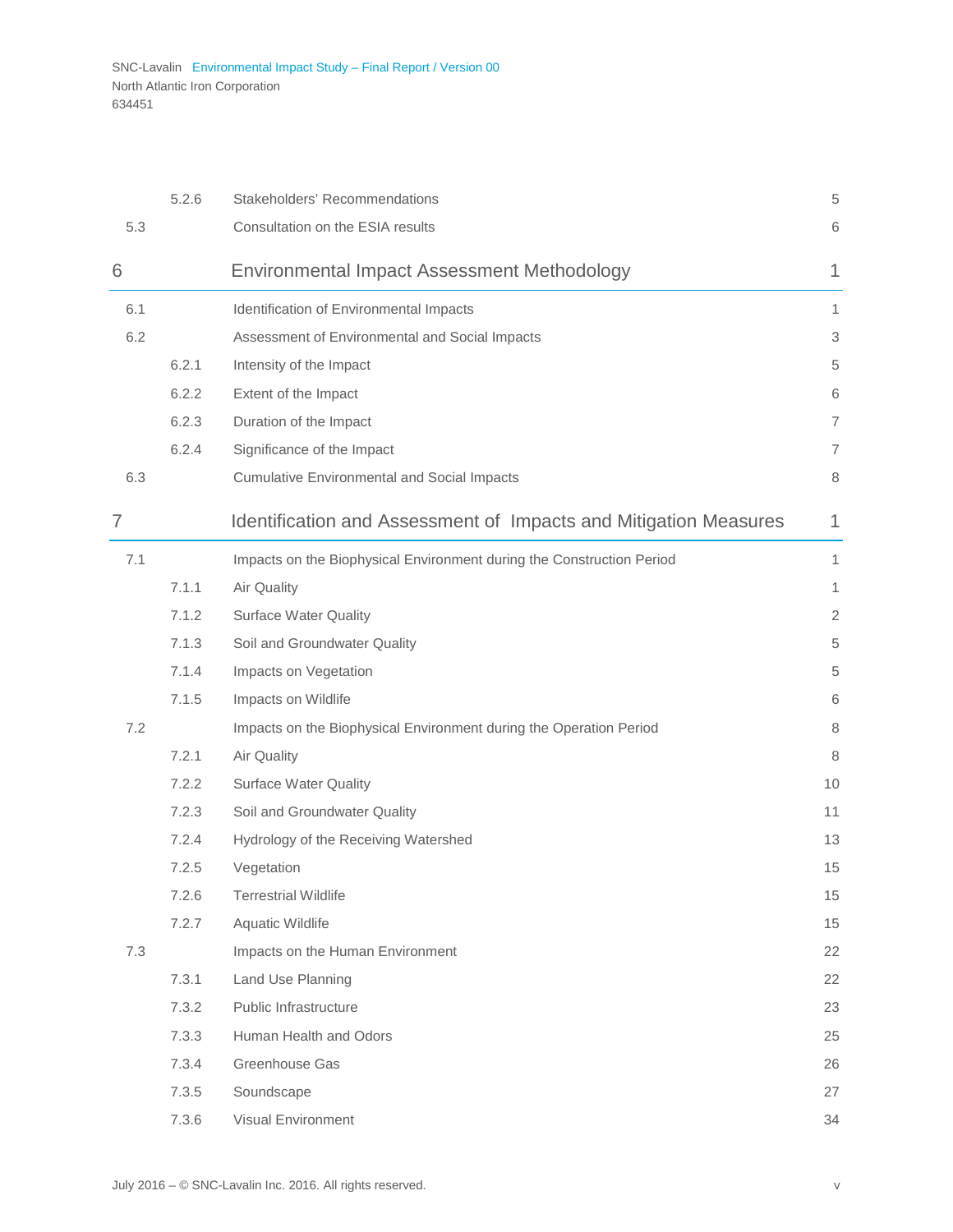j.

|     | 7.3.7 | Quality of Life                                                              | 39             |
|-----|-------|------------------------------------------------------------------------------|----------------|
|     | 7.3.8 | Archeological Heritage                                                       | 39             |
|     | 7.3.9 | Economic Spin-offs                                                           | 40             |
| 7.4 |       | Impacts of the Plant's Closure                                               | 44             |
| 7.5 |       | Impact Summary                                                               | 45             |
| 7.6 |       | <b>Cumulative Environmental Impacts</b>                                      | 50             |
|     | 7.6.1 | Projects Considered                                                          | 50             |
|     | 7.6.2 | <b>Cumulative Impacts Results Analysis</b>                                   | 51             |
| 8   |       | <b>Technological Risks</b>                                                   | 1              |
| 8.1 |       | Introduction                                                                 | 1              |
| 8.2 |       | Identification of the Sensitive Components of the Project's Environment      | $\sqrt{2}$     |
|     | 8.2.1 | Population                                                                   | $\sqrt{2}$     |
|     | 8.2.2 | <b>Industrial Facilities</b>                                                 | 3              |
|     | 8.2.3 | Road and Rail Freight                                                        | 3              |
|     | 8.2.4 | Pipeline                                                                     | 3              |
|     | 8.2.5 | <b>Environmental Features</b>                                                | 3              |
| 8.3 |       | Identification of External Risks                                             | 3              |
|     | 8.3.1 | Earthquakes                                                                  | $\overline{4}$ |
|     | 8.3.2 | Floods                                                                       | $\overline{4}$ |
|     | 8.3.3 | Landslides                                                                   | 5              |
|     | 8.3.4 | <b>Exceptional Weather Conditions</b>                                        | 5              |
|     | 8.3.5 | Aerial Transport                                                             | 6              |
|     | 8.3.6 | <b>Industrial Activities</b>                                                 | 6              |
| 8.4 |       | <b>Hazard Identification</b>                                                 | 6              |
|     | 8.4.1 | Description of Hazardous Materials                                           | 6              |
|     | 8.4.2 | Transportation of Hazardous Materials                                        | 10             |
|     | 8.4.3 | Accidentology                                                                | 11             |
| 8.5 |       | Assessment of the Consequences of the Alternative and Standardized Scenarios | 12             |
|     | 8.5.1 | Methodology                                                                  | 12             |
|     | 8.5.2 | <b>Worst-Case Scenarios</b>                                                  | 17             |
|     | 8.5.3 | <b>Alternative Scenarios</b>                                                 | 19             |
|     | 8.5.4 | <b>Scenarios Not Assessed Quantitatively</b>                                 | 22             |
|     | 8.5.5 | Summary of Potential Consequences                                            | 23             |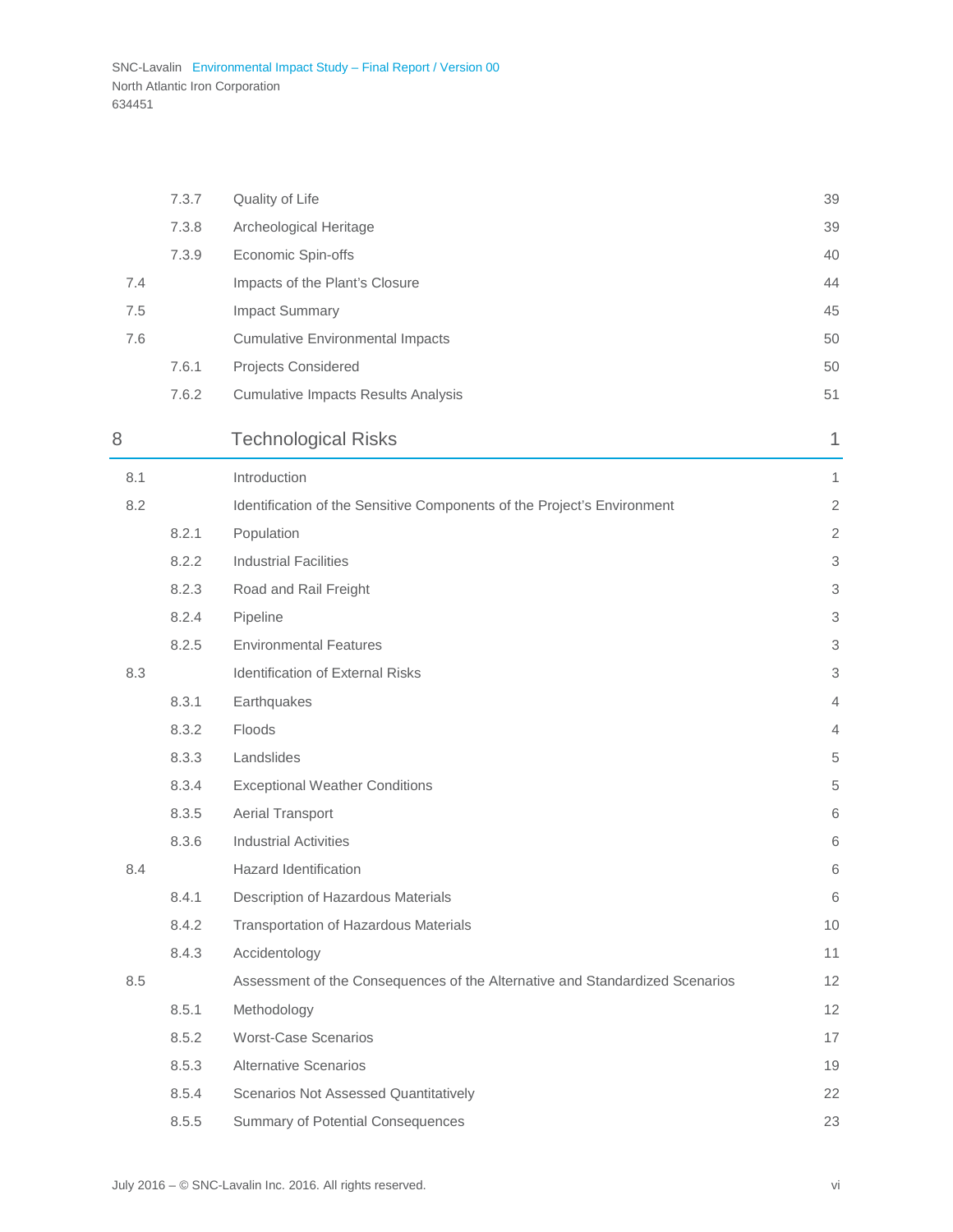| 8.6            |                   | <b>Protection and Prevention Measures</b>             | 23             |
|----------------|-------------------|-------------------------------------------------------|----------------|
|                | 8.6.1             | Identification of Applicable Laws and Regulations     | 24             |
|                | 8.6.2             | Protection and Prevention Equipment                   | 25             |
| 8.7            |                   | Risk Management Plan                                  | 27             |
| $\overline{9}$ |                   | <b>Environmental Monitoring and Follow-up Program</b> | $\overline{2}$ |
| 9.1            |                   | Emissions Monitoring Program During Construction      | 2              |
| 9.2            |                   | Emissions Monitoring Program - Operation Phase        | 3              |
|                | 9.2.1             | <b>Atmospheric Emissions</b>                          | 3              |
|                | 9.2.2             | Consumption and Discharge of Water                    | 6              |
|                | 9.2.3             | Solid and Semi-Solid Hazardous Waste                  | 7              |
| 9.3            |                   | Environmental Monitoring - Operation Phase            | 9              |
|                | 9.3.1             | <b>Ambient Air Quality</b>                            | 9              |
|                | 9.3.2             | <b>Noise</b>                                          | 9              |
|                | 9.3.3             | Groundwater                                           | 9              |
| 9.4            |                   | Reporting and Delivery of Results                     | 10             |
| 10             |                   | <b>Sustainable Development</b>                        | 1              |
| 10.1           |                   | NAIC Values and Core Principles                       | 1              |
| 10.2           |                   | Proposed Sustainable Development Actions              | $\overline{2}$ |
| 11             |                   | <b>References Cited and Consulted</b>                 | 1              |
| Acronyms       |                   |                                                       | xiv            |
|                |                   | <b>Chemical Formulas</b>                              | XX             |
|                | Units and Symbols |                                                       | <b>XXI</b>     |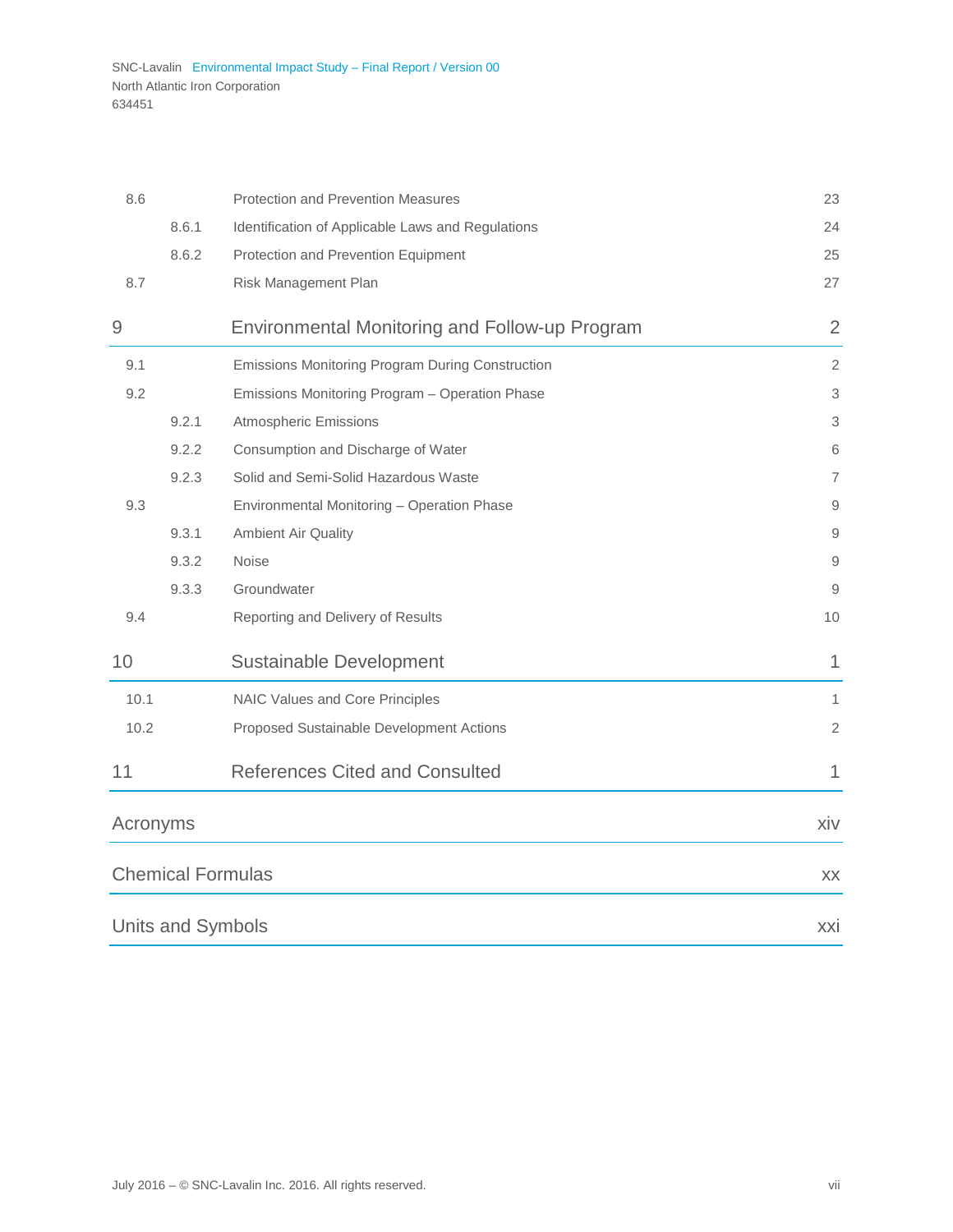### List of Tables

| Table 2.1         | Project Promoter Contact Information                                                            | 1                        |
|-------------------|-------------------------------------------------------------------------------------------------|--------------------------|
| Table 2.2         | Proportions of Chemical Components in Merchant Pig Iron (MPI)                                   | $\overline{4}$           |
| Table 2.3         | Main Grey and Ductile Iron Casting Producer Countries in 2013                                   | 8                        |
| Table 2.4         | Advantages of Constructing a Nodular Pig Iron Facility in Quebec                                | 10                       |
| Table 2.5         | Traditional vs. DR Ironmaking                                                                   | 15                       |
| Table 2.6         | Gas-based vs. Coal-based DR Ironmaking                                                          | 20                       |
| Table 2.7         | Comparison of Gas-based DR/EAF Plants                                                           | 21                       |
| Table 3.1         | <b>Raw Materials and Products</b>                                                               | 14                       |
| Table 3.2         | Flowrates of Streams to Treat and Reuse                                                         | 24                       |
| Table 3.3         | Expected Quality of Water Upstream and Downstream of the Final Treatment                        | 26                       |
| Table 3.4         | Sanitary Wastewater Characteristics                                                             | 28                       |
| Table 3.5         | Estimated Annual Air Emissions from the Cast Iron Manufacturing Plant (tons per year)           | 35                       |
| Table 3.6         | <b>Emission Standards</b>                                                                       | 36                       |
| Table 3.7         | Construction phases                                                                             | 41                       |
| Table 3.8         | <b>Equipment Used for Construction</b>                                                          | 46                       |
| Table 4.1         | Study Areas Considered Based on the Receiving Environment's Component                           | $\overline{2}$           |
| Table 4.2         | Climate Normals in Bagotville (from 1981 to 2010)                                               | $\overline{4}$           |
| Table 4.3         | Stations Selected for Air Quality Description Purposes (2012 to 2014)                           | 6                        |
| Table 4.4         | Ambient Air Quality Standards                                                                   | $\overline{\mathcal{I}}$ |
| Table 4.5         | Measurements of O <sub>3</sub> from 2012 to 2014 at the Chicoutimi Station                      | $\,8\,$                  |
| Table 4.6         | $PM_T$ (µg/m <sup>3</sup> ) Measurements at the La Baie Station from 2012 to 2014               | $\,8\,$                  |
| Table 4.7         | PM <sub>2.5</sub> (µg/m <sup>3</sup> ) Measurements at the Chicoutimi Station from 2012 to 2014 | $\mathsf{9}$             |
| Table 4.8         | Watersheds Present in the Study Area                                                            | 10                       |
| Table 4.9         | Study Area Vegetation Profile                                                                   | 16                       |
| <b>Table 4.10</b> | Distribution of Wetland Types Present in the Study Area                                         | 18                       |
| Table 4.11        | Wetlands Charactérized <sup>1</sup> in the Study Area                                           | 19                       |
| Table 4.12        | Special Status Plant Species in or Near the Study Area                                          | 23                       |
| <b>Table 4.13</b> | Special Status Species Possibly Present in or Nearby the Local Study Area <sup>1</sup>          | 25                       |
| Table 4.14        | Population Data for the Regional Study Area                                                     | 31                       |
| <b>Table 4.15</b> | Distribution of the Population of the Regional Study Area by Age                                | 32                       |
| Table 4.16        | Educational Attainment (Population Aged 15 and Over)                                            | 34                       |
| Table 4.17        | Comparative Employment Data by Sector                                                           | 37                       |
| Table 4.18        | Main Employers in the City of Saguenay                                                          | 38                       |
| <b>Table 4.19</b> | Employment and Unemployment Rate in 2011                                                        | 38                       |
| Table 4.20        | Individual and Household Income (CAD)                                                           | 39                       |
| Table 4.21        | Land Allocation in the Study Area                                                               | 41                       |
| Table 4.22        | Land Use in the Study Area                                                                      | 44                       |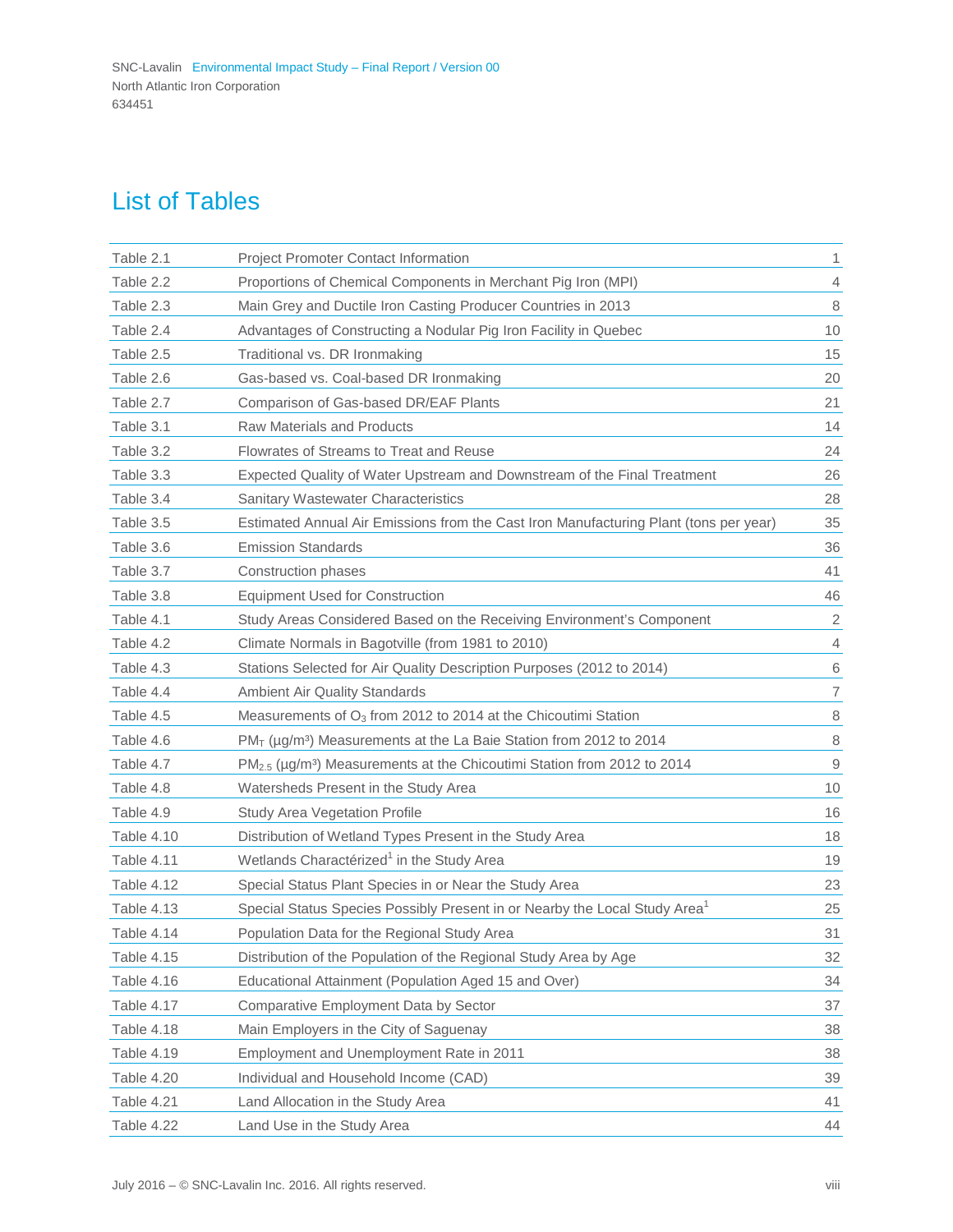| Table 4.23<br>Type, Origin and Destination of the Main Goods Handled at the Grande-Anse Terminal                   | 48             |
|--------------------------------------------------------------------------------------------------------------------|----------------|
| Table 4.24<br>Results of Initial Noise Level Measurements in Sensitive Areas                                       | 56             |
| Table 4.25.<br>Summary of Noise Limits for the Project's Stationary Sources                                        | 57             |
| Table 4.26<br>Summary of Noise Limits for the Construction of the Project                                          | 58             |
| Table 5.1<br>Issues and Concerns Raised during the Preliminary Consultations                                       | $\overline{4}$ |
| Table 5.2<br>Stakeholders Recommendations - Preliminary Consultations                                              | $\,$ 5 $\,$    |
| Table 6.1<br>Grid for Determining the Environmental Value                                                          | 6              |
| Table 6.2<br>Grid for Determining the Intensity of an Impact                                                       | 6              |
| Table 6.3<br>Grid for Determining the Impact Significance                                                          | $\,8\,$        |
| Table 7.1<br>Summary of the Results of the Atmospheric Dispersion Study for Scenarios 1 and 2                      | 10             |
| Table 7.2<br>Specific Low-Water Flows at the Stations Considered                                                   | 14             |
| Table 7.3<br>Flows Estimated for Watercourse 06f80000 at its Estuary with the Saguenay River                       | 15             |
| Table 7.4<br>Quality of the Effluent based on MDDELCC Criteria                                                     | 16             |
| Table 7.5<br>Assessed Toxicity of the Compounds used for the Conditioning of the Water                             | 17             |
| Table 7.6<br>Noise Levels and Equipment Use Percentage                                                             | 29             |
| Table 7.7<br>Projected Noise Levels - Plant Construction                                                           | 29             |
| Table 7.8<br>Intensity of the Noise Level Anticipated during the Construction of the Plant                         | 30             |
| Table 7.9<br>Plant Equipment Sound Power Level                                                                     | 31             |
| <b>Table 7.10</b><br>Projected Noise Levels Generated during the Operation of the Plant                            | 33             |
| <b>Table 7.11</b><br>Intensity of the Noise Level Anticipated during the Operation of the Plant                    | 33             |
| Table 7.12<br>Economic Impact of the \$257 Million Capital Expenditures (in thousands of dollars, 2016)            | 42             |
| <b>Table 7.13</b><br>Economic Impacts of \$141.3 Operating Expenditure (in thousands of dollars -2016)             | 43             |
| Table 7.14<br>Summary of the Residual Impacts of NAIC's Pig Iron Plant Project– Construction Phase                 | 46             |
| <b>Table 7.15</b><br>Summary of the Residual Impacts of NAIC's Pig Iron Plant Project- Operation Phase             | 48             |
| Table 7.16<br>Annual Emissions due to Materials Handling Activities by the APS                                     | 53             |
| Summary of the Results of the Atmospheric Dispersion Study on the Cumulative Impacts<br>Table 7.17                 | 54             |
| of the Plant's Operation and APS Handling Activities<br>Main Sensitive Elements within the Study Area<br>Table 8.1 | $\overline{2}$ |
| Table 8.2<br>Climate Data from the National Building Code                                                          | 6              |
| Table 8.3<br>Identification of the Main Hazardous Materials                                                        | $\overline{7}$ |
| Table 8.4<br>Properties of the Main Hazardous Materials                                                            | 7              |
| Table 8.5<br>Thresholds Used to Evaluate Impact Zones Related to Fatality Risk                                     | 14             |
| Table 8.6<br>Thresholds Used to Assess Potential Effects on Health                                                 | 15             |
| Table 8.7<br>DMDS Toxicity Thresholds Defined by MEEDDM                                                            | 16             |
| Table 8.8<br>Carbon Monoxide Toxicity Thresholds Defined by AEGL and ERPG Values                                   | 16             |
| Table 8.9<br>Thresholds Used for Domino Effects and Material Damage                                                | 17             |
| Table 8.10<br>Maximum Impact Distances under the Worst-Case Scenario Involving Natural Gas                         | 18             |
| Table 8.11<br>Maximum Effects Radius for the Diesel-Related Standardized Scenario                                  | 18             |
| Maximum Effects Radius for the Standardized Scenario Associated with the DMDS<br>Table 8.12                        | 19             |
| Table 8.13<br>Maximum Effects Radius for a Natural Gas Leak Followed by a Jet Fire                                 | 20             |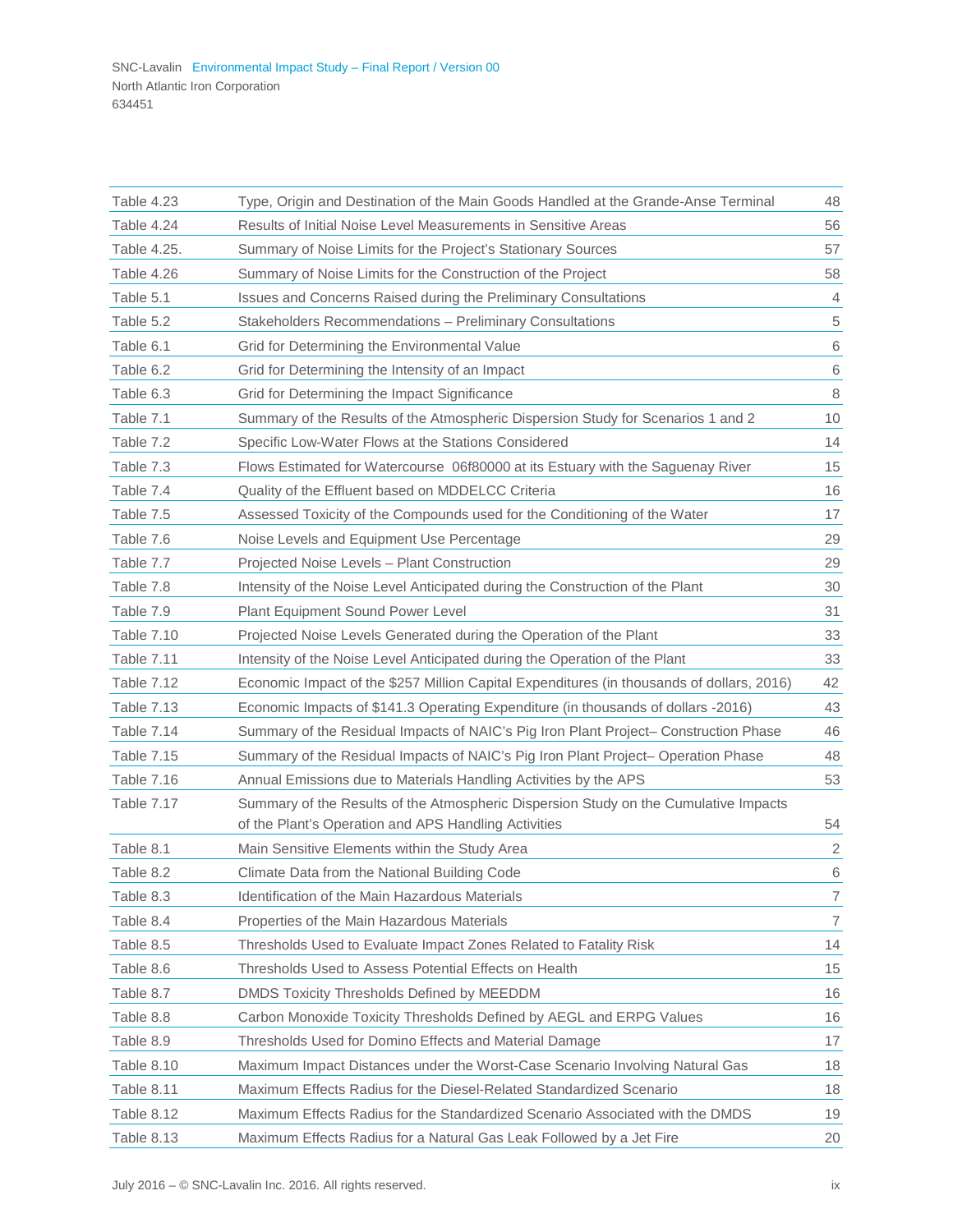| Table 8.14 | Maximum Effects Radius for a Major Natural Gas Leak Followed by an Explosion | 20 |
|------------|------------------------------------------------------------------------------|----|
| Table 8.15 | Maximum Effects Radius for a Major DMDS Leak                                 |    |
| Table 8.16 | Maximum Effects Radius for a Major Process Gas Leak (CO Toxicity)            |    |
| Table 8.17 | Maximum Effects Radius for a Major Process Gas Leak (Mixture Flammability)   | 22 |
| Table 9.1  | Measurement and Sampling of the Final Effluent (No. 3)                       |    |

# List of Figures

| Figure 2.1  | Market Potential for Pig Iron 2014 - 2025                                                        | $\overline{7}$            |
|-------------|--------------------------------------------------------------------------------------------------|---------------------------|
| Figure 2.2  | Site Location                                                                                    | 13                        |
| Figure 3.1  | <b>Plant General Layout</b>                                                                      | $\overline{2}$            |
| Figure 3.2  | Pig Iron Simplified Process Flow Diagram                                                         | $\,$ 5 $\,$               |
| Figure 3.3  | Simplified Diagram: CO2 Removal                                                                  | $\mathsf 9$               |
| Figure 3.4  | <b>Water Uses</b>                                                                                | 20                        |
| Figure 3.5  | Simplified Diagram: Industrial Wastewater Treatment                                              | 23                        |
| Figure 3.6  | Simplified Diagram: Sanitary Wastewater and Run-off Water Treatment                              | 27                        |
| Figure 3.7  | Labour Requirements during Plant Construction                                                    | 40                        |
| Figure 4.1  | Wind Rose at the Bagotville Weather Station (2010 to 2014)                                       | $\ensuremath{\mathsf{3}}$ |
| Figure 4.2  | Schematic View of a Section of the Saguenay Graben                                               | 13                        |
| Figure 4.3  | Territories of Saguenay-Lac-Saint-Jean and their Population                                      | 30                        |
| Figure 4.4  | Post-secondary Education Subjects Studied by the Population of the Study Area                    | 35                        |
| Figure 4.5  | Economic Development Index for the Saguenay-Lac-St-Jean Region                                   | 36                        |
| Figure 4.6  | Number of Ships Docked on the Saguenay River between 1990 and 2015                               | 49                        |
| Figure 4.7  | Intersection of Rang Saint-Mathieu and Rue des Cormiers                                          | 60                        |
| Figure 4.8  | Chemin St-Joseph                                                                                 | 60                        |
| Figure 4.9  | Quai des Croisières. La Baie                                                                     | 61                        |
| Figure 4.10 | View towards the Grande-Anse Marine Terminal from the Saguenay's North Shore                     | 62                        |
| Figure 4.11 | Vacant land where the future pig iron plant will be constructed                                  | 62                        |
| Figure 4.12 | Railway link to the Grande-Anse Intermodal Marine Industrial Park                                | 63                        |
| Figure 4.13 | Forest area forming the buffer zone between the site, Rue Saint-Martin and the Saguenay<br>River | 63                        |
| Figure 4.14 | View towards the Saguenay from Chemin St-Martin                                                  | 64                        |
| Figure 4.15 | <b>Chemin Saint-Martin</b>                                                                       | 64                        |
| Figure 4.16 | Saguenay river seen from Saint-Fulgence                                                          | 65                        |
| Figure 4.17 | View of the flats, St-Fulgence                                                                   | 65                        |
| Figure 4.18 | Terrasse of the Auberge de la Tourelle                                                           | 66                        |
| Figure 4.19 | Beach located south of Cap Jaseax                                                                | 66                        |
| Figure 4.20 | View of Chemin Saint-Martin from the Auberge de la Tourelle                                      | 67                        |
| Figure 6.1  | <b>Environmental Impact Assessment Process</b>                                                   | $\overline{4}$            |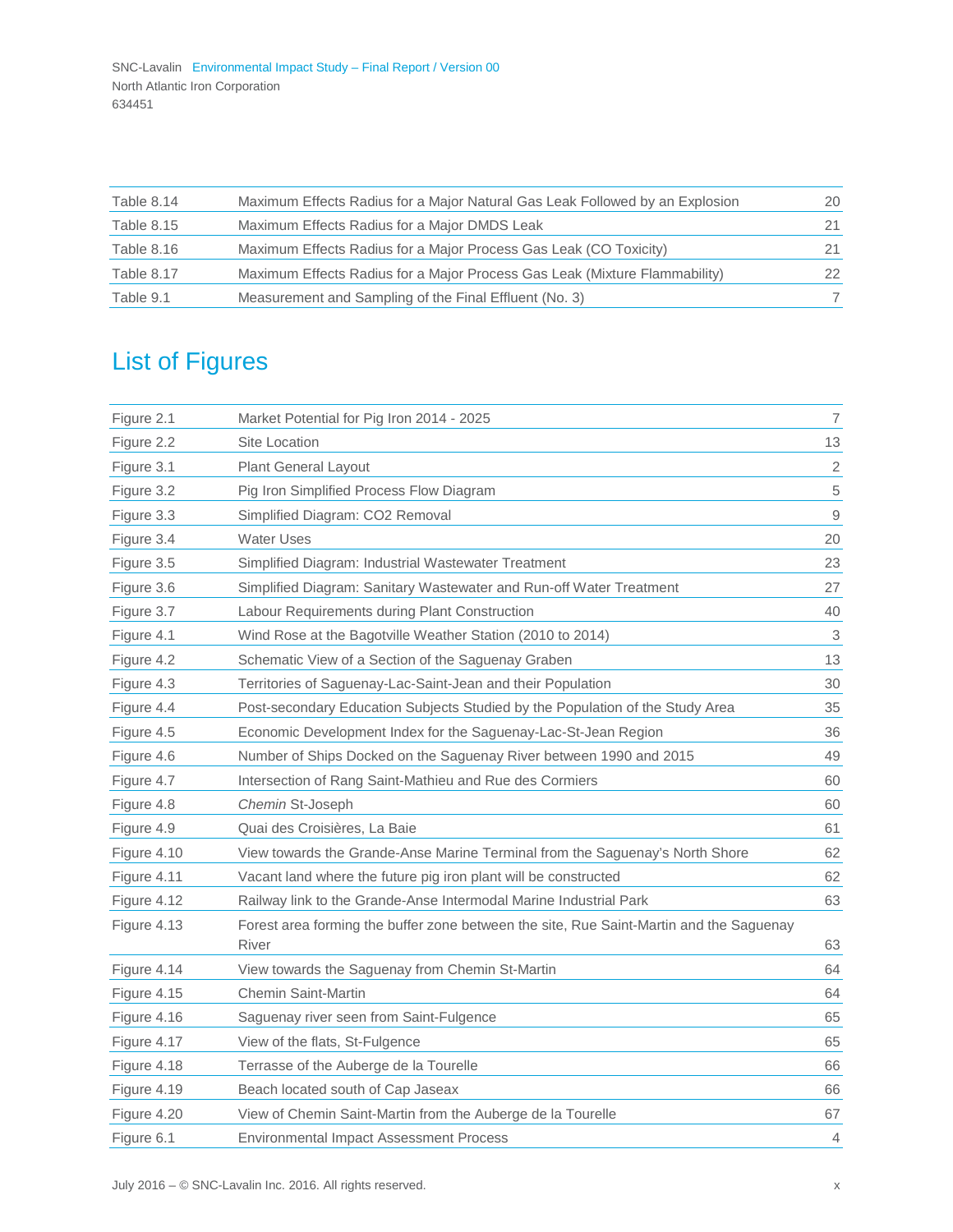| Figure 7.1 | Visual Simulation                         |  |
|------------|-------------------------------------------|--|
| Figure 8.1 | Technological Risks - General Methodology |  |

# List of Maps

| Map 1 | Study Area Limit and Monitoring Stations | 68  |
|-------|------------------------------------------|-----|
| Map 2 | <b>Biophysical Environment</b>           | 69  |
| Map 3 | Hydrographic Network                     | 70  |
| Map 4 | Landuse Designation and Planning         | 71  |
| Map 5 | Description of the Human Environment     | 72. |
| Map 6 | Landscape Components Description         | 73  |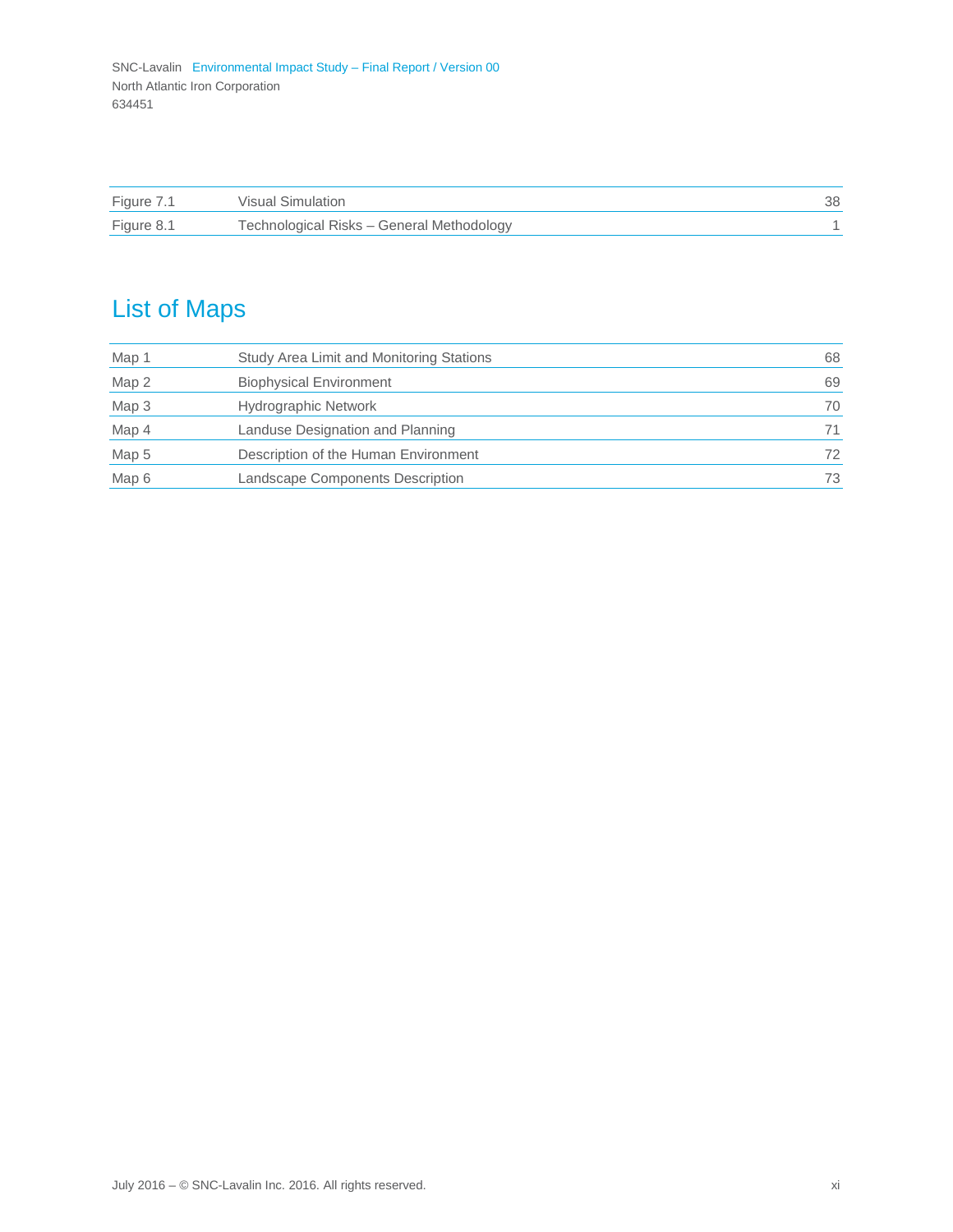### List of Appendices

#### Appendix A - Water Chemical Conditioning Program

A1 - Chemical Products

A2 - Safety Data Sheets

### Appendix B - Slag

- B1 Methodology for the Production of Slag with the same Characteristics (French only)s
- B2 Decision Flow Chart for Repurposing (extract from the guide) (French only)
- B3 Slag Analytical Results Overview (French only)
- B4 Detailed Results and Certificates of Analyses (French only)

### Appendix C - Potable Water Quality (French Only)

#### Appendix D - Atmospheric Emissions

D1 - Atmospheric Emission Calculations

D2 - Atmospheric Dispersion Study (English version beginning only at section 2.7)

### Appendix E - Surface Water

E1 - Description of watercourses (French only)

E2 - Surface Water Quality – Analysis results (French only)

E3 - Surface Water Quality - Certificates of analyses (French only)

#### Appendix F - Soil and Groundwater

F1 - Soil Quality (French only)

F2 - Groundwater Quality (French only)

F3 - Calculation of DRASTIC Vulnerability Index (French only)

### Appendix G - Biological Species (French only)

#### Appendix H - Noise

- H1 Noise Measurements (French only)
- H2 Administrative Codification of Regulation VS-R-2007-51 relative to Noise in the City of Saguenay (French only)
- H3 Handling of Noise Complaints and Requirements of Companies that Generate it (MDDELCC) (French only)
- H4 Guidelines on Noise Levels from the Industrial Construction Site (MDDELCC) (French only)
- H5 Noise Impact Intensity (French only)
- H6 Map H1 Predicted Noise Levels during Facility Operation

#### Appendix I - Visual Impact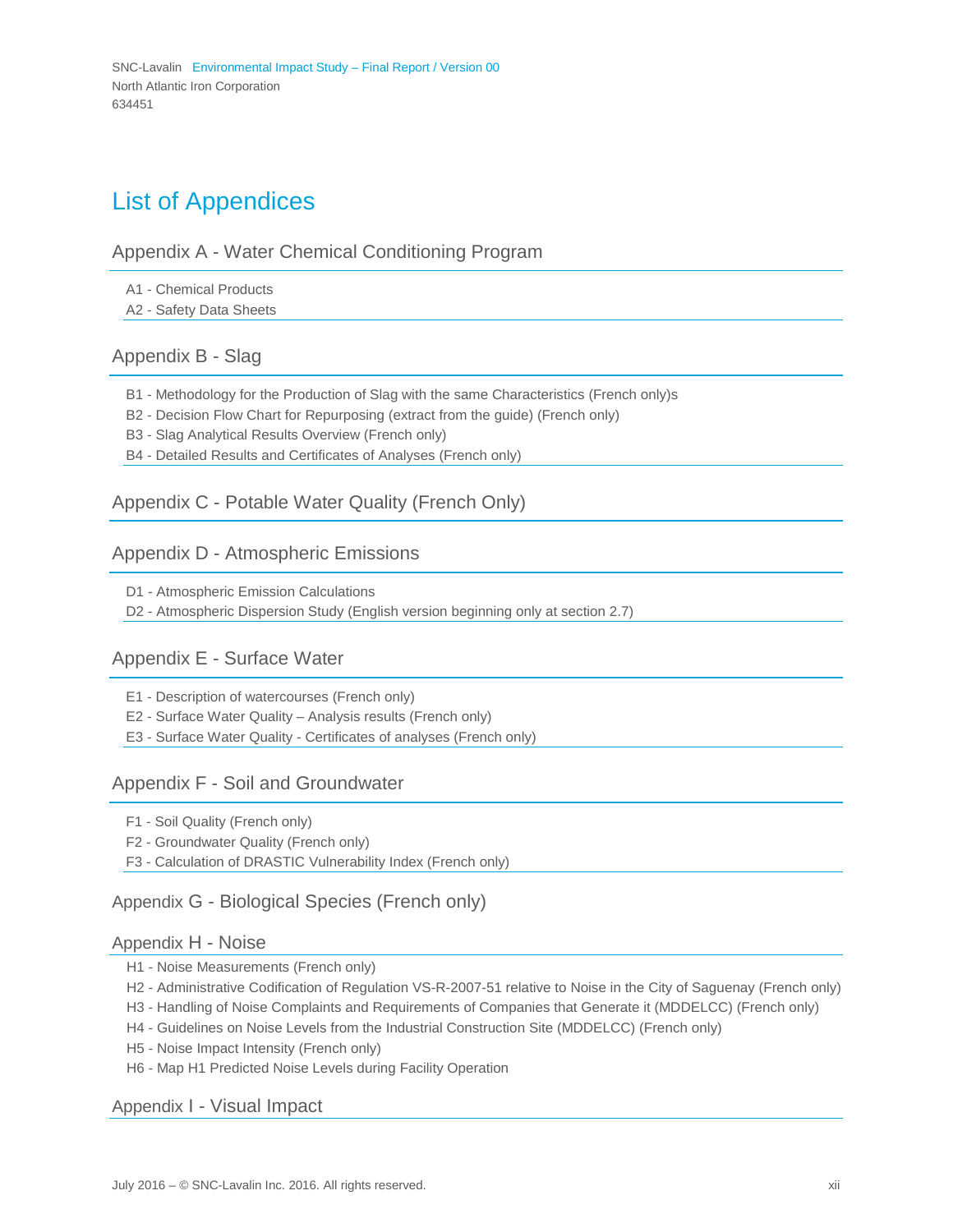I1 – Location of Photos and Visibility Analyses

I2 – Photographic Report

I3 – Visual Impact Variable Analysis

### Appendix J - Consultations

J1 – Stakeholders Met (preliminary consultations)

J2 – Description of Targeted Stakeholders

J3 – Communication Tools Used during Preliminary Consultations

#### Appendix K - Technological Risks

K1 – Safety Data Sheets

K2 – Consequence Assessment Assumptions

K3 – Preliminary Emergency Response Plan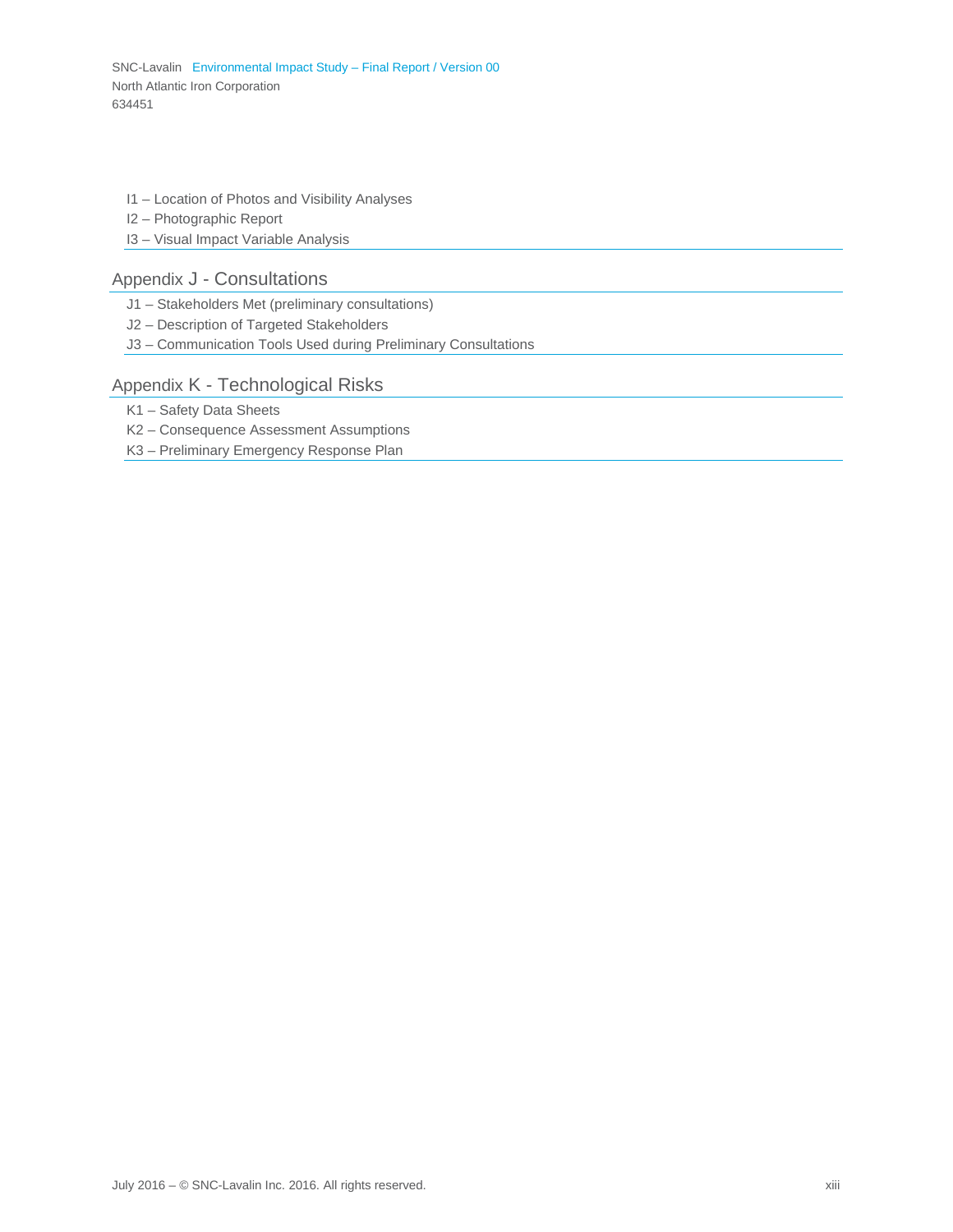# <span id="page-16-0"></span>Acronyms

| AADT                | Average Annual Daily Traffic                                                                                                                              |  |
|---------------------|-----------------------------------------------------------------------------------------------------------------------------------------------------------|--|
| <b>AARQ</b>         | Amphibian and Reptile Atlas of Quebec (Atlas des amphibiens et des reptiles du<br>Québec)                                                                 |  |
| <b>AEGL</b>         | <b>Acute Exposure Guideline Levels</b>                                                                                                                    |  |
| <b>AEPHIS</b>       | Association of the Enterprises of the Industrial Park of the Haut-Saguenay Inc.<br>(Association des Entreprises du Parc Industriel du Haut-Saguenay inc.) |  |
| <b>AIHA</b>         | American Industrial Hygienist Association                                                                                                                 |  |
| <b>APS</b>          | Saguenay Port Authority (Administration portuaire de Saguenay)                                                                                            |  |
| <b>ATU</b>          | <b>Acute Toxicity Unit</b>                                                                                                                                |  |
| <b>AVS</b>          | <b>Attestation of Vocational Specialization</b>                                                                                                           |  |
| <b>BAPE</b>         | Bureau des audiences publiques sur l'environnement                                                                                                        |  |
| <b>BATEA</b>        | Best available technologies economically achievable                                                                                                       |  |
| <b>BDTQ</b>         | Quebec Topographic Database                                                                                                                               |  |
| BF                  | <b>Blast Furnace</b>                                                                                                                                      |  |
| <b>BNQ</b>          | Bureau de la normalisation du Québec                                                                                                                      |  |
| BOD <sub>5</sub>    | Biological Oxygen Demand, 5 days                                                                                                                          |  |
| <b>BOF</b>          | <b>Basic Oxygen Furnace</b>                                                                                                                               |  |
| <b>BPT</b>          | <b>Best Practicable Control Technology</b>                                                                                                                |  |
| <b>BQMA</b>         | Aquatic Environment Quality Database (Banque de données sur la qualité du<br>milieu aquatique)                                                            |  |
| $C_{10}$ - $C_{50}$ | Petroleum Hydrocarbon Chains 10-50 Carbons in Length                                                                                                      |  |
| CA                  | Certificate of Authorization                                                                                                                              |  |
| CAAQS               | Canadian Ambient Air Quality Standards                                                                                                                    |  |
| <b>CAR</b>          | <b>Clean Air Regulation</b>                                                                                                                               |  |
| <b>CCISF</b>        | Chamber of commerce and industry in Saguenay-Le Fjord (Chambre de<br>commerce et d'industrie Saguenay - Le Fjord)                                         |  |
| <b>CCPS</b>         | <b>Center for Chemical Process Safety</b>                                                                                                                 |  |
| <b>CDPNQ</b>        | Quebec Natural Heritage Data Center                                                                                                                       |  |
| CEC                 | Chicoutimi Environment Committee (Comité de l'environnement de Chicoutimi)                                                                                |  |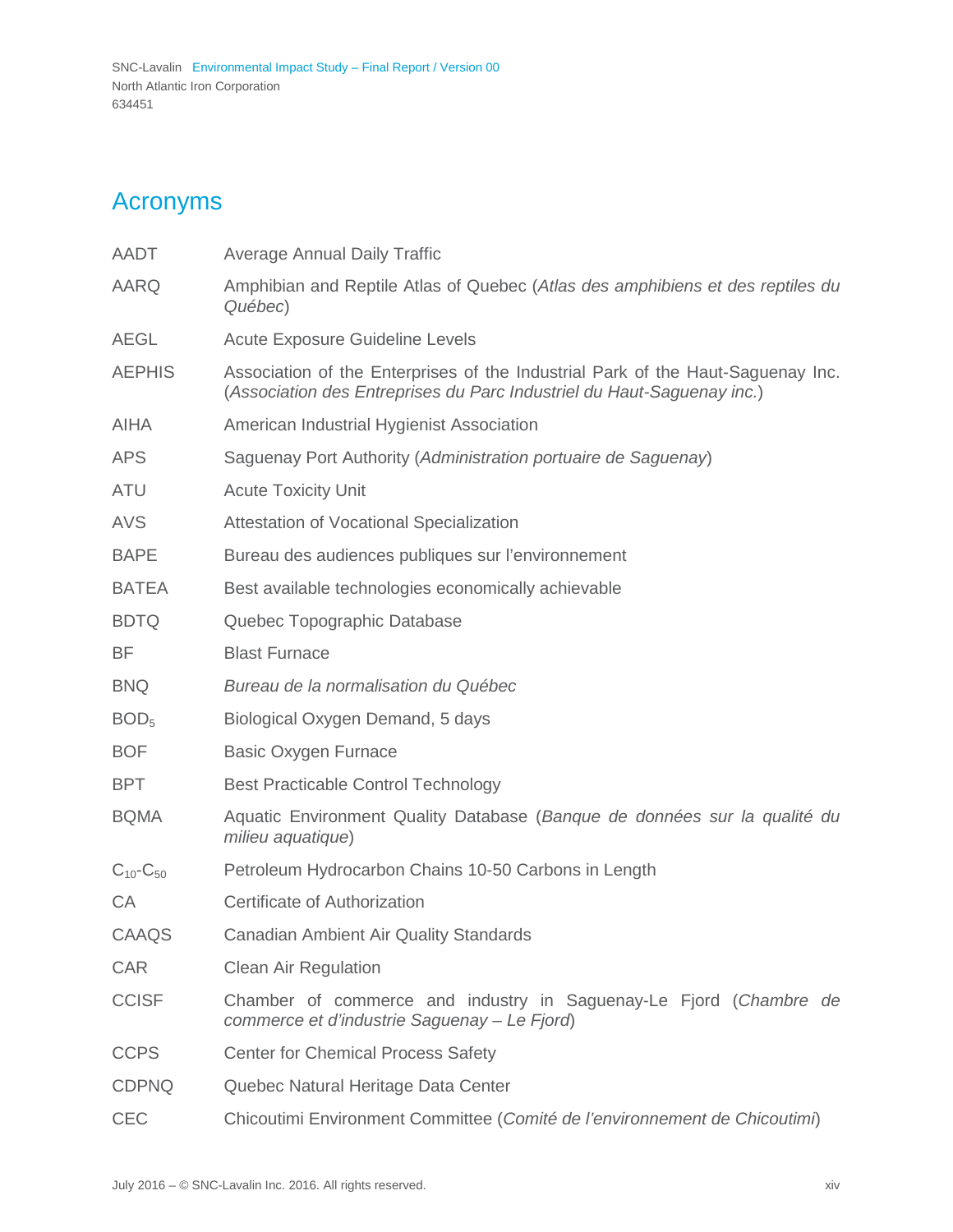| <b>CEGEP</b>   | <b>General and Vocational Education Colleges</b>                                                                                                                                          |
|----------------|-------------------------------------------------------------------------------------------------------------------------------------------------------------------------------------------|
| <b>CEMP</b>    | <b>Construction Environmental Management Plan</b>                                                                                                                                         |
| <b>CFRS</b>    | Roberval and Saguenay Railway Company                                                                                                                                                     |
| <b>CFU</b>     | <b>Colony-Forming Units</b>                                                                                                                                                               |
| <b>CIUSSS</b>  | Integrated University Health and Social Services Center                                                                                                                                   |
| <b>CLD</b>     | Local Development Center (Centre Local de Développement)                                                                                                                                  |
| <b>CLSC</b>    | <b>Health and Social Services Center</b>                                                                                                                                                  |
| CN             | Canadian National (Railway)                                                                                                                                                               |
| <b>CNRC</b>    | National Research Council of Canada (Conseil national de recherche du<br>Canada)                                                                                                          |
| COP21          | 21st Conference of Parties                                                                                                                                                                |
| <b>COSEWIC</b> | Committee on the Status of Endangered Wildlife in Canada                                                                                                                                  |
| <b>COSEPAC</b> | Comité sur la situation des espèces en péril au Canada                                                                                                                                    |
| <b>CPTAQ</b>   | Commission for the Protection of Agricultural Land in Quebec                                                                                                                              |
| <b>CQRDA</b>   | Quebec Aluminum Research and Development Center                                                                                                                                           |
| <b>CRAIM</b>   | Council for the Reduction of Major Industrial Accidents                                                                                                                                   |
| <b>CREDD</b>   | Regional environmental and sustainable development council of Saguneay-Lac-<br>Saint-Jean (Conseil regional de l'environnement et du développement durable du<br>Saguenay-Lac-Saint-Jean) |
| <b>CRRNT</b>   | Commission régionale sur les ressources naturelles et le territoire du Saguenay-<br>Lac-Saint-Jean                                                                                        |
| <b>CSA</b>     | <b>Canadian Standards Association</b>                                                                                                                                                     |
| <b>CSE</b>     | <b>Canadian Securities Exchange</b>                                                                                                                                                       |
| <b>CSSSC</b>   | <b>Chicoutimi Health and Social Services Center</b>                                                                                                                                       |
| <b>CTA</b>     | Aluminum Technology Center                                                                                                                                                                |
| <b>CTU</b>     | <b>Chronic Toxicity Unit</b>                                                                                                                                                              |
| <b>CURAL</b>   | University Research Center on Aluminum                                                                                                                                                    |
| <b>DEE</b>     | Direction générale de l'évaluation environnementale                                                                                                                                       |
| <b>DIPPR</b>   | Design Institute for Physical Property                                                                                                                                                    |
| <b>DMDS</b>    | <b>Dimethyl Disulfide</b>                                                                                                                                                                 |
| <b>DR</b>      | <b>Direct Reduction</b>                                                                                                                                                                   |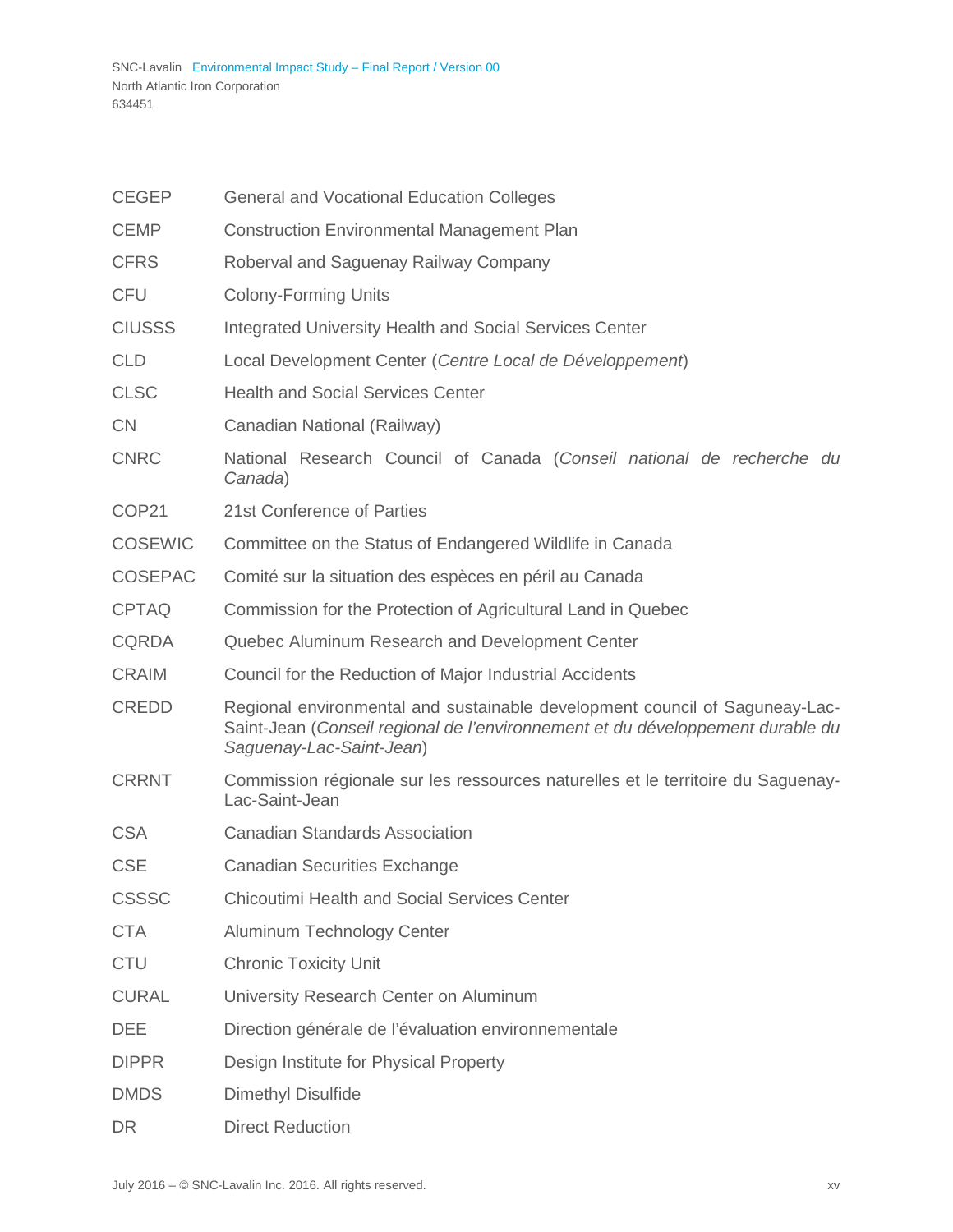| <b>DRI</b>   | <b>Direct Reduced Iron</b>                                                                     |
|--------------|------------------------------------------------------------------------------------------------|
| <b>DUC</b>   | <b>Ducks Unlimited Canada</b>                                                                  |
| EAF          | <b>Electric Arc Furnace</b>                                                                    |
| <b>EDO</b>   | <b>Environmental Discharge Objective</b>                                                       |
| <b>EIA</b>   | <b>Environmental Impact Assessment</b>                                                         |
| EMP          | Environmental Management Plan                                                                  |
| <b>EPA</b>   | <b>Environmental Protection Agency</b>                                                         |
| <b>EPOQ</b>  | Studies of Bird Populations in Quebec                                                          |
| <b>ERPG</b>  | <b>Emergency Response Planning Guidelines</b>                                                  |
| <b>ESAI</b>  | <b>Environmental and Social Impact Assessment</b>                                              |
| <b>ESP</b>   | <b>Electrostatic Precipitator</b>                                                              |
| <b>FSM</b>   | <b>Forks Specialty Metals</b>                                                                  |
| <b>FQCQ</b>  | Fédération québécoise des clubs quad                                                           |
| <b>FTE</b>   | <b>Full-time Equivalents</b>                                                                   |
| <b>GDP</b>   | <b>Gross Domestic Product</b>                                                                  |
| <b>GHG</b>   | <b>Greenhouse Gases</b>                                                                        |
| <b>GIEBV</b> | Integrated Management of Water per Watershed (Gestion intégrée de l'eau par<br>bassin versant) |
| GR3MB        | Research Group on Renewable Resources in the Boreal Forest                                     |
| <b>GRI</b>   | <b>Grand River Ironsands</b>                                                                   |
| <b>HBI</b>   | Hot Briquetting Iron                                                                           |
| <b>HHV</b>   | <b>High Heating Value</b>                                                                      |
| <b>HRC</b>   | <b>Hot Rolled Coil</b>                                                                         |
| <b>ISQ</b>   | <b>Statistical Institute of Quebec</b>                                                         |
| <b>JSE</b>   | Johannesbourg Stock Exchange                                                                   |
| <b>LEMV</b>  | Act Respecting Threatened or Vulnerable Species                                                |
| LFL          | Lower Flammable Limit                                                                          |
| <b>LNG</b>   | <b>Liquefied Natural Gas</b>                                                                   |
| <b>LS</b>    | <b>Liquid Steel</b>                                                                            |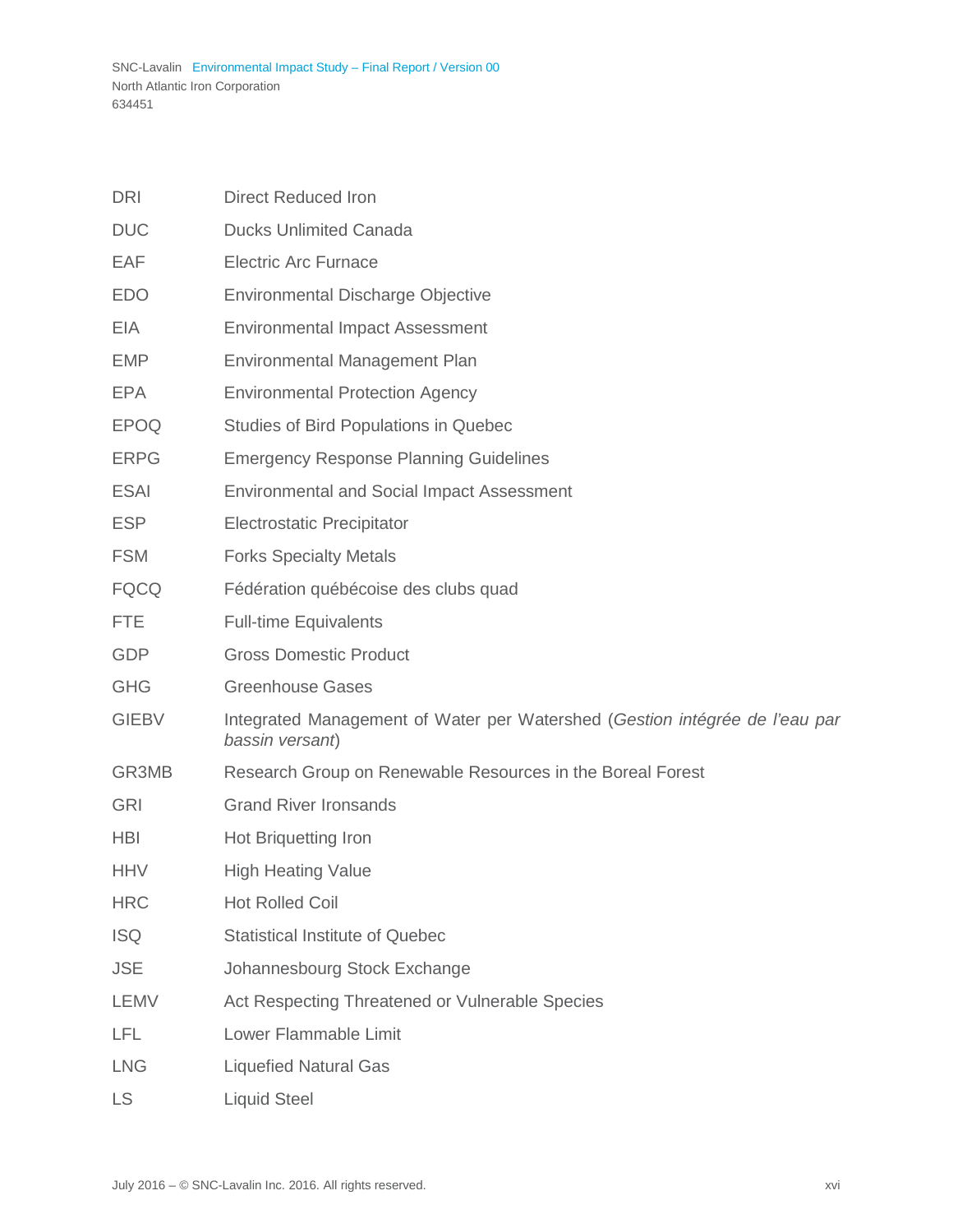- MAPAQ Ministry of Agriculture and Fish of Quebec (*Ministère de l'Agriculture et des Pêches du Québec*)
- MAPR Multi-sector Air Pollutants Regulations of Canada
- MCC Ministry of Culture and Communication (*Ministère de la Culture et des Communications*)
- MDDEFP Ministry of Sustainable Development, Environment, Wildlife and Parks (*Ministère du Développement durable, de l'Environnement, de la Faune et des Parcs,*  former name of the *MDDELCC*)
- MDDELCC Ministry of Sustainable Development, Environment, and the Fight against Climate Change (*Ministère du Développement durable, de l'Environnement, de la Lutte contre les Changements Climatiques*)
- (a)MDEA (Activated) Methyl diethanolamine
- MEDD Ministry of Ecology and Sustainable Development
- MEEDDM Ministry of Ecology, Energy, Sustainable Development and the Sea
- MEIE Ministry of Economy, Innovation and Exports
- MERN Ministry of Energy and Natural Resources
- MFFP Ministry of Wildlife, Forests and Parks
- MMER Metal Mining Effluent Regulations
- MRNF Ministry of Natural Resources and Wildlife
- MTM Modified Transverse Mercator
- MTQ Ministry of Transport of Quebec
- NAFTA North American Free Trade Agreement
- NAD83 North American Datum of 1983
- NAIC North Atlantic Iron Corporation
- NBC National Building Code of Canada
- NFC National Fire Code of Canada
- NFPA National Fire Protection Association
- NQISL Internal Short Line Railroad of Northern Quebec
- OBV Watershed Organization (*organisme de bassin versant*)
- OSHA Occupational Safety and Health Administration
- PAE Comprehensive Development Plan
- PAHs Polycyclic Aromatic Hydrocarbons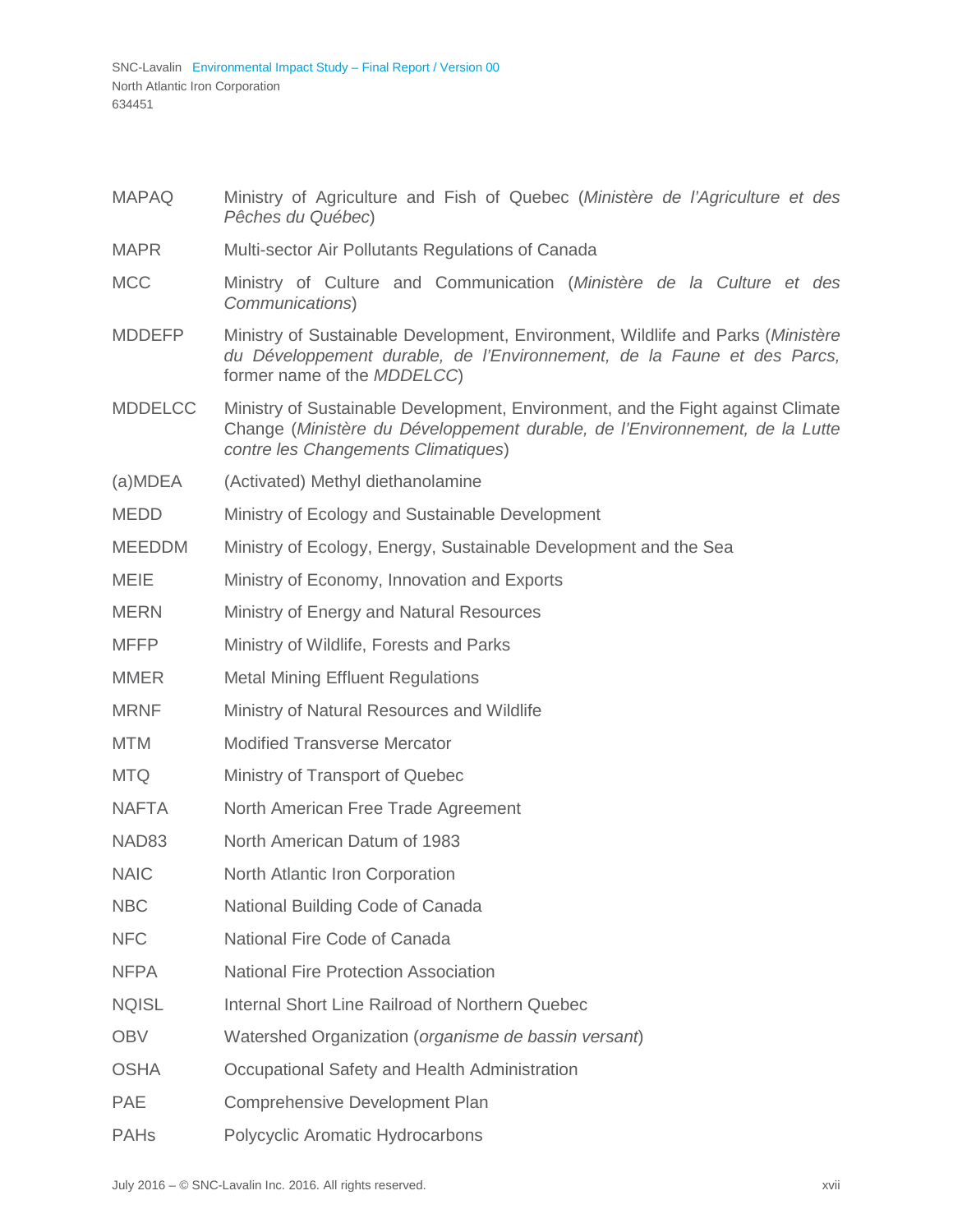| <b>PCB</b>        | Polychloride biphenyl                                                                                            |
|-------------------|------------------------------------------------------------------------------------------------------------------|
| PCDD-F            | Polychlorinated dibenzodioxins/furans                                                                            |
| Petmin            | <b>Petmin Limited</b>                                                                                            |
| <b>PHAST</b>      | Process Hazards Analysis Software Tools                                                                          |
| <b>PM</b>         | <b>Particulate Matter</b>                                                                                        |
| PM <sub>2.5</sub> | Particulate Matter, diameter $\leq$ 2.5 microns                                                                  |
| PM <sub>T</sub>   | <b>Total Particulate Matter</b>                                                                                  |
| <b>PVC</b>        | Polyvinyl chloride                                                                                               |
| Q <sub>2</sub>    | $2nd$ Quarter                                                                                                    |
| QCT               | <b>Quenching Cooling Tower</b>                                                                                   |
| <b>RAA</b>        | <b>Clean Air Regulation</b>                                                                                      |
| <b>RCM</b>        | Regional County Municipality (Municipalité régionale de comté, MRC)                                              |
| <b>RMMP</b>       | Residual Material (Waste) Management Plant                                                                       |
| <b>RMRCECA</b>    | Regulation respecting mandatory reporting of certain emissions of contaminants<br>into the atmosphere            |
| <b>RQO</b>        | <b>Regroupement Quebec Oiseaux</b>                                                                               |
| <b>RPRT</b>       | Land Protection and Rehabilitation Regulation (Reglement sur la protection et la<br>réhabilitation des terrains) |
| <b>SAA</b>        | Secrétariat aux affaires autochtones                                                                             |
| <b>SAE</b>        | Service to companies (Service aux entreprises)                                                                   |
| <b>SARA</b>       | Species at Risk Act                                                                                              |
| <b>SCR</b>        | <b>Selective Catalytic Reduction</b>                                                                             |
| <b>SEI</b>        | Irreversible Effects Threshold (seuil des effets irréversibles)                                                  |
| <b>SELS</b>       | Lethal Significant Effects Threshold (seuil des effets létaux significatifs)                                     |
| <b>SER</b>        | Reversible Effects Threshold (seuil des effets réversibles)                                                      |
| <b>SIEF</b>       | Ecoforest Information System (système d'information écoforestière)                                               |
| <b>SIGEOM</b>     | Geomining Information System of Quebec (Système d'information géominière du<br>Québec)                           |
| <b>SLDTV</b>      | Species Likely to be Designated Threatened or Vulnerable                                                         |
| <b>SME</b>        | <b>Small and Medium-sized Enterprises</b>                                                                        |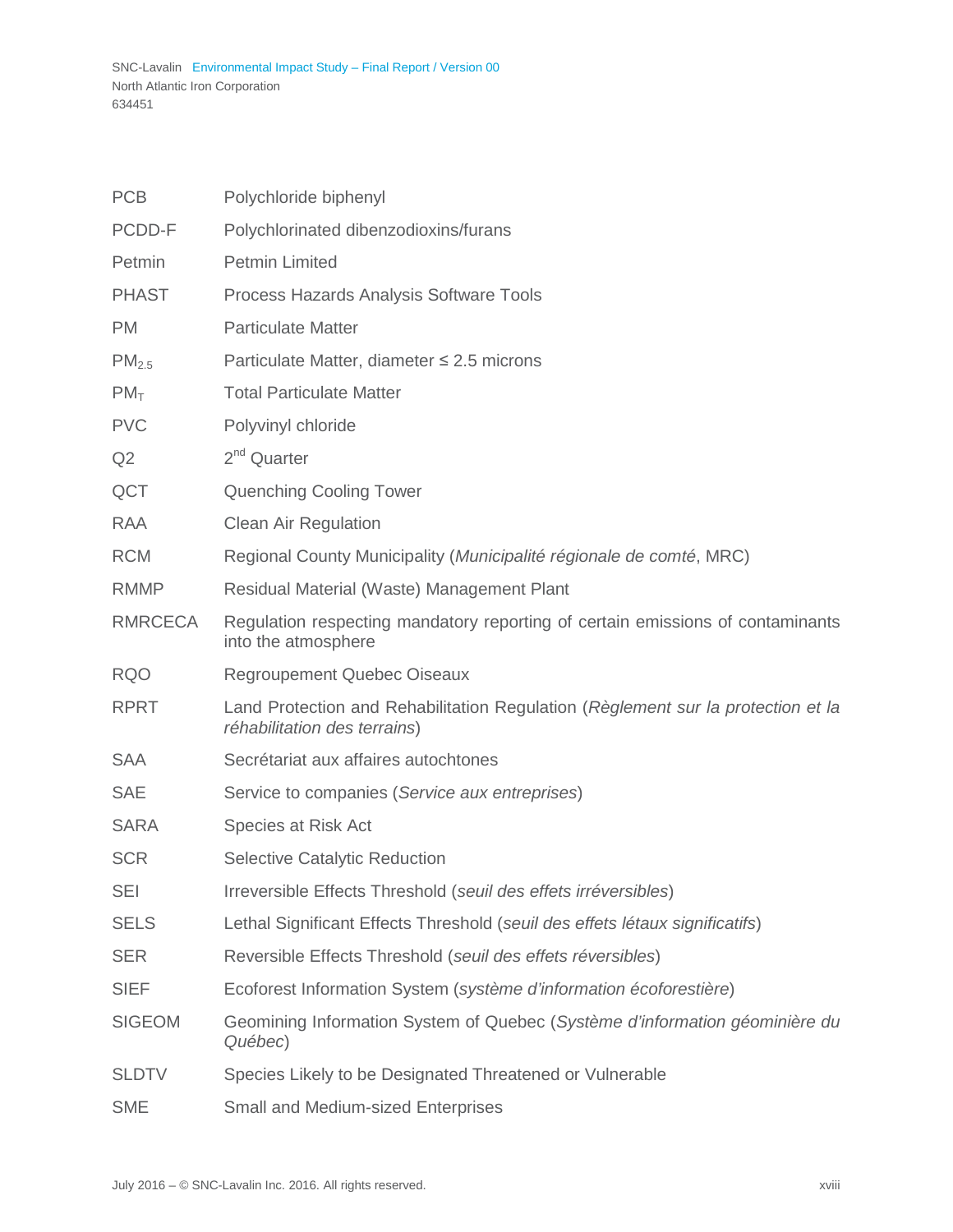| <b>SMS</b>     | <b>Surface Mineral Substances</b>                                         |
|----------------|---------------------------------------------------------------------------|
| SOS-POP        | <b>Endangered Species Monitoring</b>                                      |
| <b>SPA</b>     | <b>Saguenay Port Authority</b>                                            |
| <b>SPEL</b>    | First Lethal Effects Threshold (seuil des premiers effets létaux)         |
| <b>TERMPOL</b> | Technical Review Process of Marine Terminal Systems in Transhipment Sites |
| <b>TOC</b>     | <b>Total Organic Compounds</b>                                            |
| <b>TSS</b>     | <b>Total Suspended Solids</b>                                             |
| <b>UGAF</b>    | <b>Fur-Bearing Animal Management Unit</b>                                 |
| <b>UQAM</b>    | University of Quebec in Chicoutimi                                        |
| <b>UTM</b>     | <b>Universal Transverse Mercator</b>                                      |
| UV             | Ultra-violet                                                              |
| <b>VOC</b>     | Volatile Organic Compound                                                 |
| <b>VSD</b>     | <b>Vocational Studies Diploma</b>                                         |
| <b>WSA</b>     | <b>Waterfowl Staging Area</b>                                             |
| <b>WHMIS</b>   | Canadian Workplace Hazardous Materials Information System                 |
| <b>ZEC</b>     | Controlled operating zone (Zone d'exploitation contrôlée)                 |
| ZR             | Zero Reformer                                                             |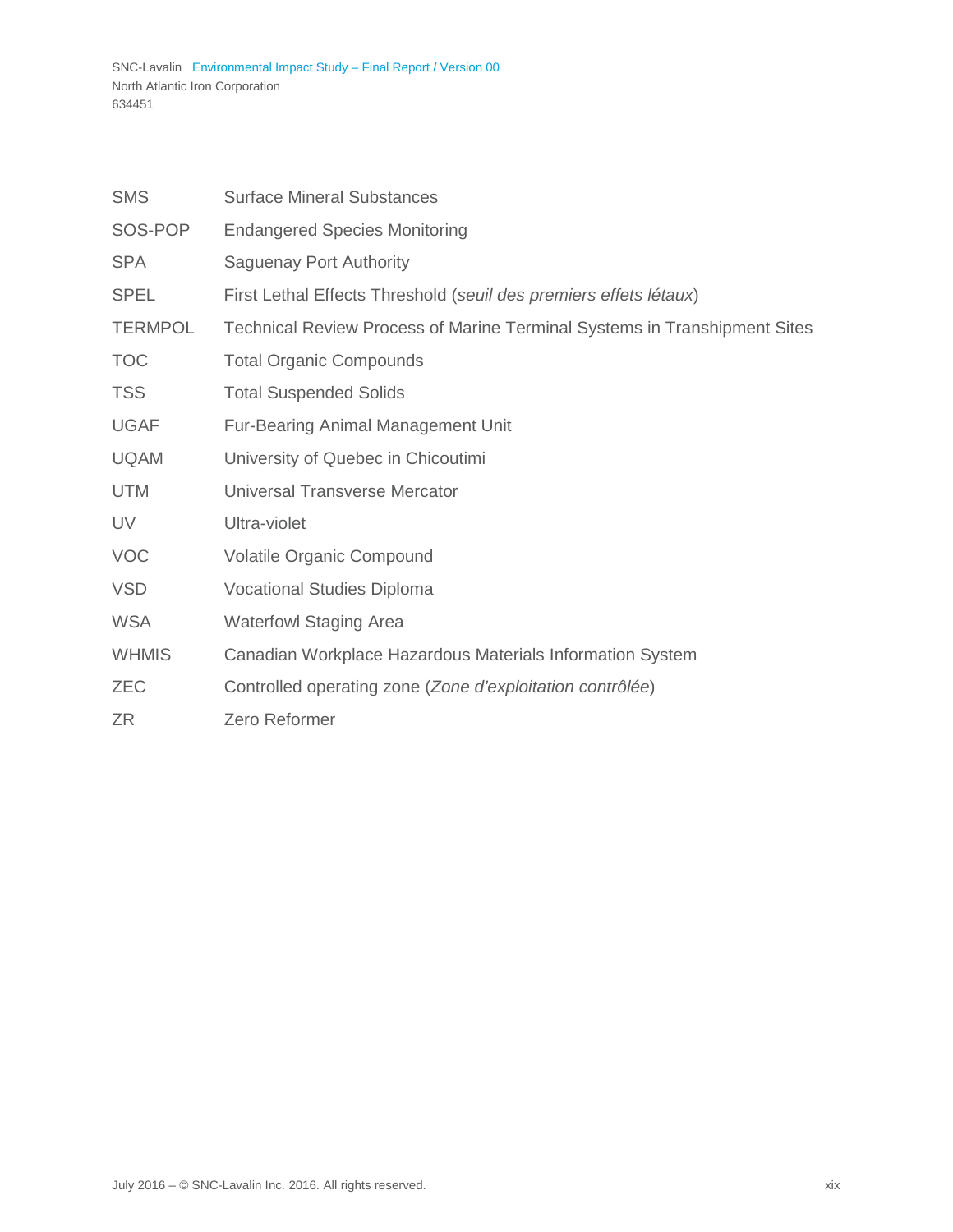# <span id="page-22-0"></span>Chemical Formulas

| $\text{Al}_2\text{O}_3$        | Aluminum Oxide, Alumina  |
|--------------------------------|--------------------------|
| CaCO <sub>3</sub>              | <b>Calcium Carbonate</b> |
| CaO                            | <b>Calcium Oxide</b>     |
| CH <sub>4</sub>                | Methane                  |
| CO                             | <b>Carbon Monoxide</b>   |
| CO <sub>2</sub>                | <b>Carbon Dioxide</b>    |
| Fe                             | Iron                     |
| Fe <sub>2</sub> O <sub>3</sub> | Iron(III) Oxide          |
| Fe <sub>3</sub> C              | Iron Carbide             |
| FeCl <sub>3</sub>              | <b>Ferric Chloride</b>   |
| H <sub>2</sub>                 | Hydrogen                 |
| $H_2O$                         | Water                    |
| $H_2S$                         | Hydrogen Sulfide         |
| MgO                            | Magnesium Oxide          |
| N <sub>2</sub>                 | Nitrogen                 |
| $Na+$                          | Sodium Ion               |
| <b>NaCl</b>                    | Salt, Sodium Chloride    |
| NO <sub>3</sub>                | <b>Nitrates</b>          |
| <b>NOx</b>                     | Mono-nitrogen Oxides     |
| SiO <sub>2</sub>               | <b>Silicon Oxide</b>     |
| SO <sub>2</sub>                | <b>Sulfur Dioxide</b>    |